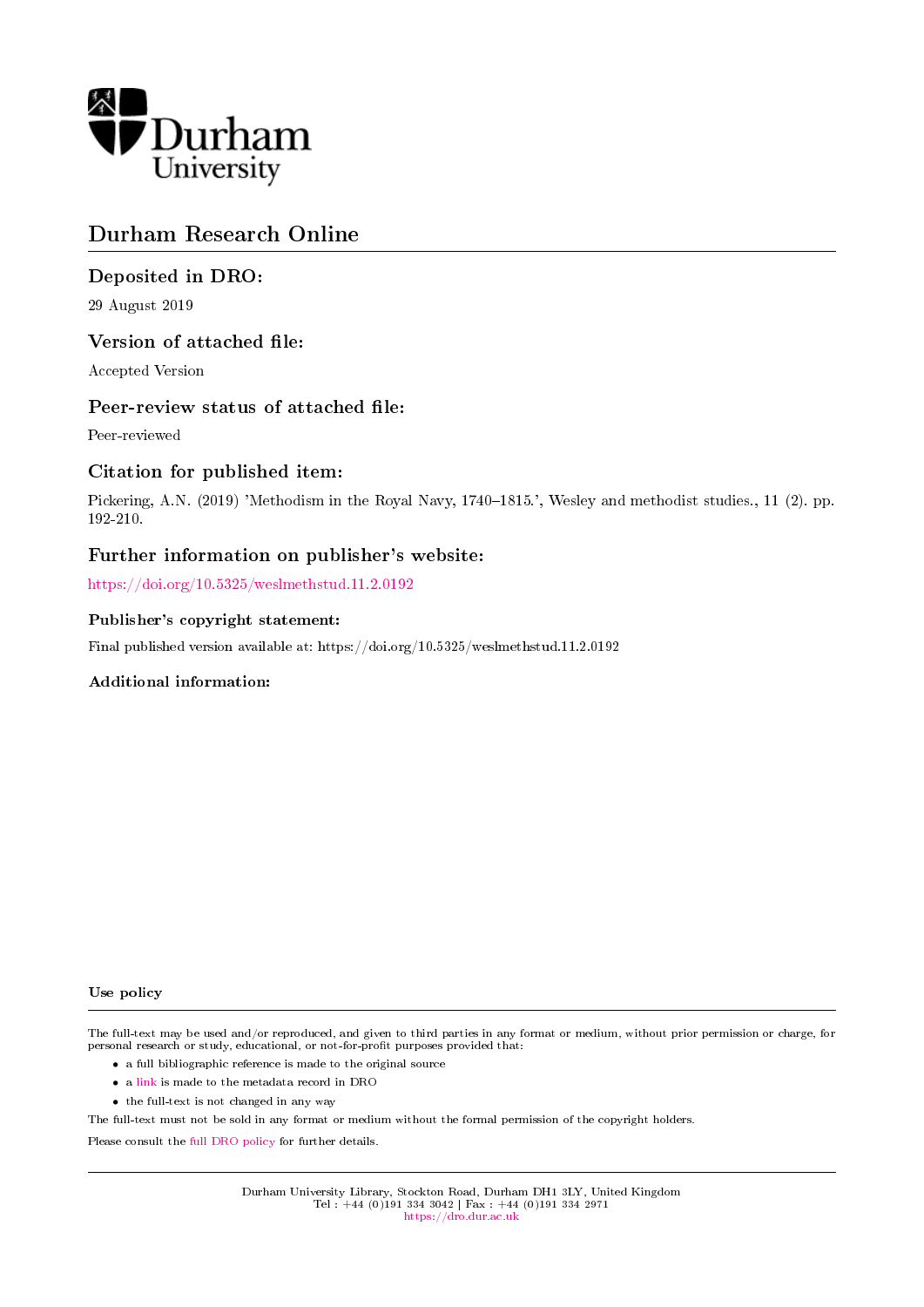#### Methodism in the Royal Navy, 1740–1815

#### **Andrew Nelson Pickering**

#### **Abstract**

1

The relationship between Methodism and the armed forces dates from the very early days of the movement. The Methodist soldier preachers of the eighteenth century have been the subject of considerable historical study; the navy has received much less attention. Owen Spencer Watkins recognized that evidence of Methodism in the Royal Navy 'was at most very occasional. The result is that a most interesting chapter in the history of our Church is lost to us.<sup>1</sup> There is a paucity of material, certainly in comparison with the army; however, it is possible to give sufficient evidence of a thriving Methodist subculture in the Royal Navy during the Revolutionary and Napoleonic Wars.

**Keywords**: Methodism, Royal Navy, sailors, Revolutionary and Napoleonic Wars

The presence of Methodism amongst British soldiers during the eighteenth and early nineteenth centuries has received much attention, whereas Methodist influence in the Royal Navy has hitherto been largely neglected. John Haime and other Methodist soldiers are frequently referred to in Methodist historiography. John Wesley wrote a number of letters to Haime and spoke with pride of the bravery and steadfast faith that Methodist soldiers had shown at the Battle of Fontenoy in 1745.2 Michael Snape has described the extensive, 'forgotten', Methodist subculture that developed in the British Army, and which was manifest

<sup>1</sup> Owen Spencer Watkins, *Soldiers and Preachers Too: Being the Romantic Story of Methodism in the British Army* (London: C. H. Kelly, 1906), 50.

<sup>2</sup> Wesley to the Major of Newcastle-upon-Tyne (26 October 1745), *The Letters of the Rev. John Wesley, A.M.*, ed. John Telford, 8 vols (London: Epworth Press, 1931), II:53.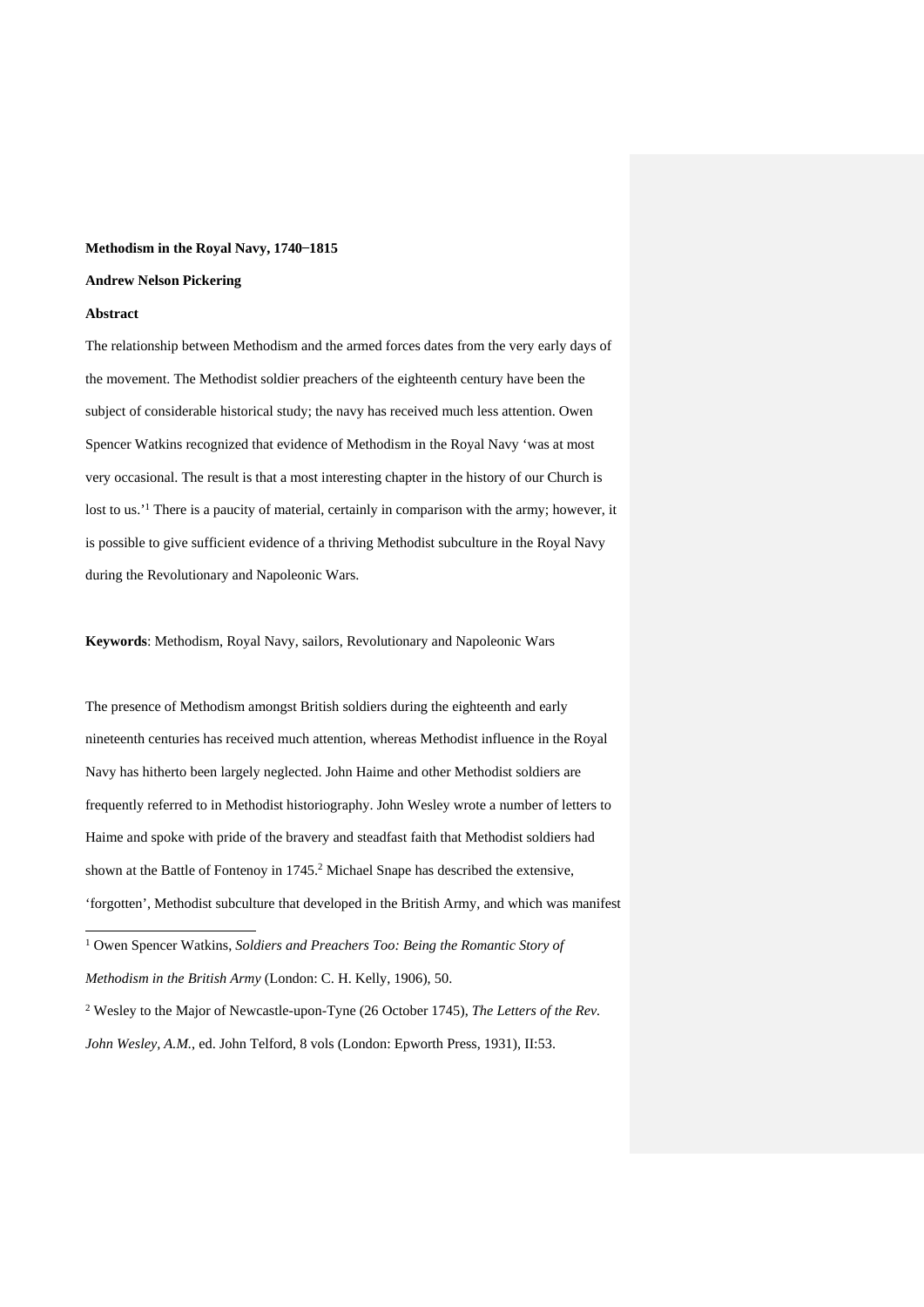on campaigns from Flanders in the 1740s to Waterloo.3 The importance of soldiers in the overseas expansion of the movement, especially throughout the British Empire, has been acknowledged by David Hempton.4 John Lenton examined the records of every preacher who entered the Methodist itinerancy before 1791; this study included several former soldiers.<sup>5</sup> These 'soldier preachers' are well known within Methodist history; there appear to be no comparable named sailors during the early years of the movement. Yet a detailed analysis of the (albeit at times sketchy) evidence leads to the conclusion that there was also a small, but very significant, presence of Methodist sailors in the Royal Navy, especially during the Revolutionary and Napoleonic Wars of 1793 to 1815. The existence of Methodism in the navy has been acknowledged by historians in their chronicling of wider evangelicalism in the fleet, or briefly referred to in broader analyses of Britain's navy during this period.<sup>6</sup>

1

<sup>4</sup> David Hempton, *Methodism: Empire of the Spirit* (London: Yale University Press, 2005), 20.

<sup>5</sup> John Lenton, *John Wesley's Preachers: A Social and Statistical Analysis of the British and Irish Preachers Who Entered the Methodist Itinerancy before 1791* (Milton Keynes: Paternoster, 2009), 52.

<sup>3</sup> Michael Snape, *The Redcoat and Religion: The Forgotten History of the British Soldier from the Age of Marlborough to the Eve of The First World War* (Abingdon: Routledge, 2005), 7–68.

<sup>&</sup>lt;sup>6</sup> Gareth Atkins, 'Christian Heroes, Providence, and Patriotism in Wartime Britain, 1793-1815', *The Historical Journal*, 58/2 (June 2015), 393–414; Richard Blake, *Evangelicals in the Royal Navy, 1775 ̶1815: Blue Lights and Psalm Singers* (Woodbridge: Boydell Press, 2008); Denver Brunsman, *The Evil Necessity: British Naval Impressment in the Eighteenth-Century World* (London: University of Virginia Press, 2013), 85–6; Christopher P. Magra,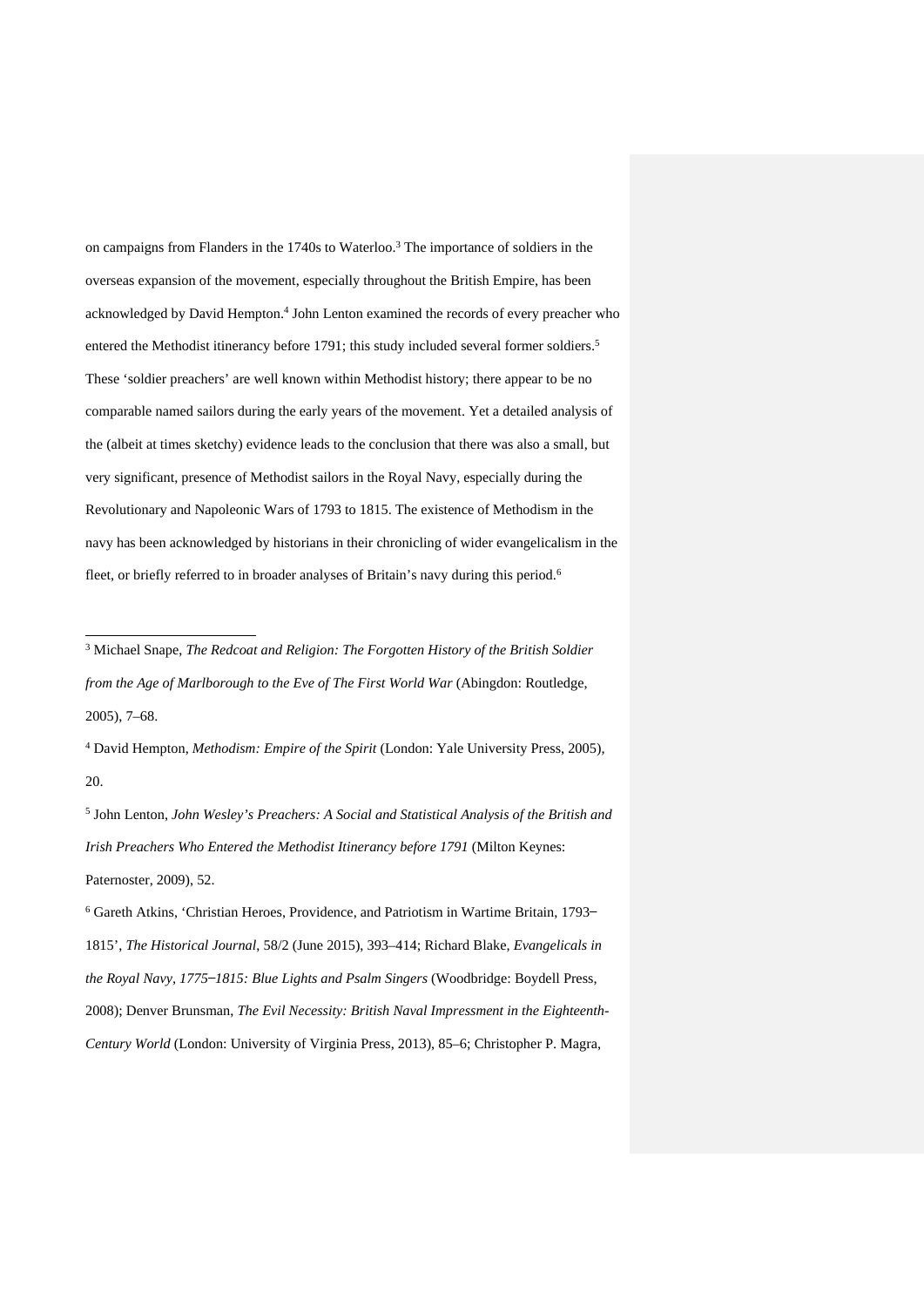To describe the close, enduring, but at times ambiguous, relationship between Methodism and the armed forces, it is necessary to begin with John Wesley himself. Wesley's attitudes were full of apparent contradictions: on the one hand, Wesley saw soldiers and sailors as souls ripe for salvation; on the other hand, he was repelled by their moral standards.7 References to Wesley and other early Methodists addressing soldiers, usually with positive results, are frequent. Societies flourished amongst soldiers, both on campaign and at garrison towns. Soldiers protected Wesley from hostile crowds, especially in Ireland, and they were, not infrequently, good and diligent listeners to his sermons.<sup>8</sup>

Wesley's views on sailors, though expressed far less often than those about soldiers, were condemnatory. His father Samuel's brief sojourn as a naval chaplain appears to have had no impact on John Wesley.<sup>9</sup> In 1736, he had been surprised that even a hurricane which befell his ship whilst en route to Georgia appeared not to have turned the crew to the Almighty.10 He later asked the question of the Royal Navy: 'Is not every man of war a floating hell? Where is found more consummate wickedness, a more full, damning contempt

'Faith at Sea: Exploring Maritime Religiosity in the Eighteenth Century', *International Journal of Maritime History*, 19/1 (2007), 87–106.

1

<sup>7</sup> *Journal and Diaries IV (1755–1765)* [vol. XXI of *The Works of John Wesley*], ed. W. Reginald Ward and Richard P. Heitzenrater (Nashville: Abingdon Press, 1992), 166. <sup>8</sup> *Journal and Diaries III (1743–1754)* [vol. XX of *The Works of John Wesley*], ed. W. Reginald Ward and Richard P. Heitzenrater (Nashville: Abingdon Press, 1991), 342–3. <sup>9</sup> Henry D. Rack, *Reasonable Enthusiast: John Wesley and the Rise of Methodism*, 3rd edn (London: Epworth Press, 2002), 47.

<sup>10</sup> *Journal and Diaries I (1735–1738)* [vol. XVIII of *The Works of John Wesley*], ed. W. Reginald Ward and Richard P. Heitzenrater (Nashville: Abingdon Press, 1988), 44.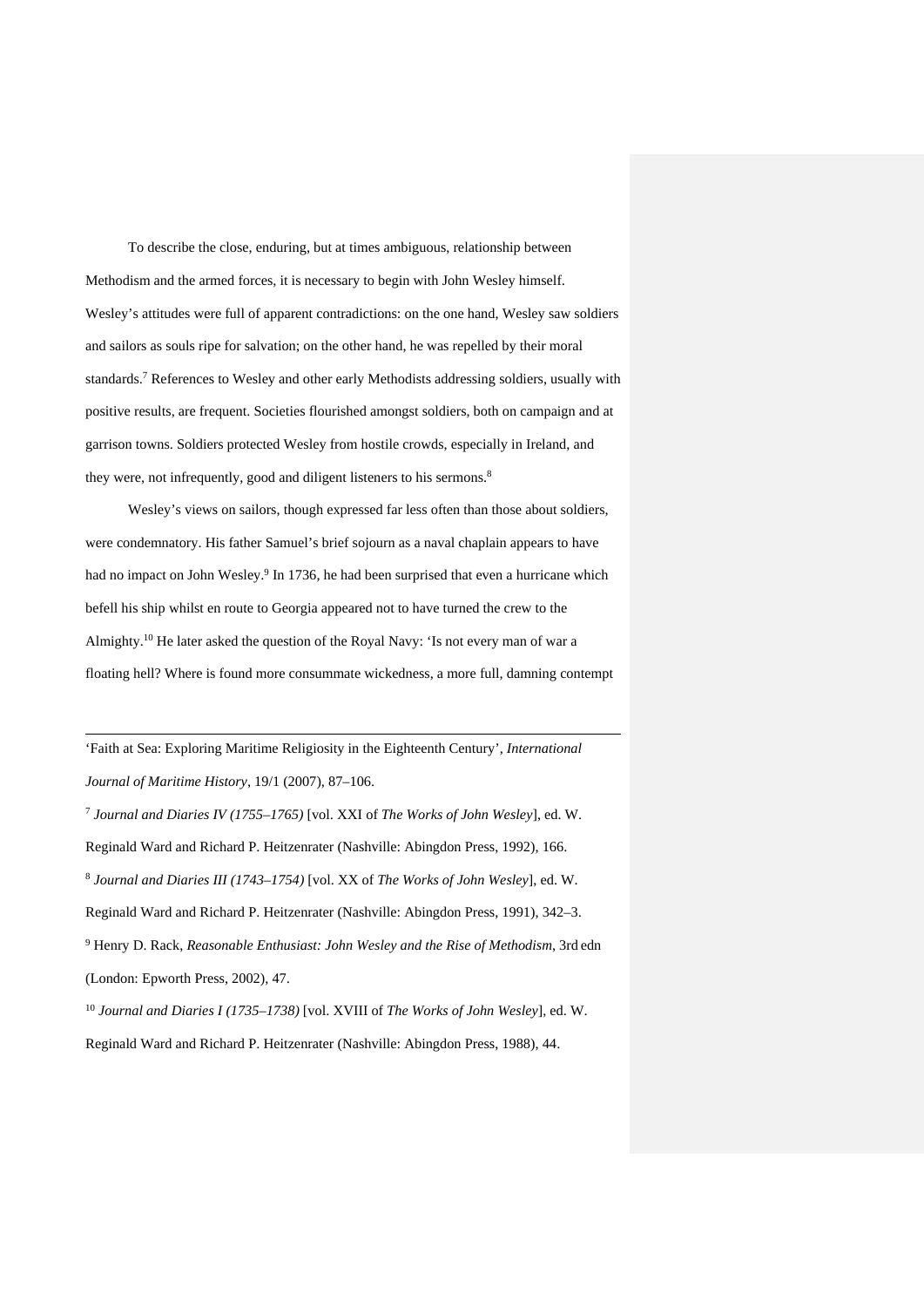of God and all the laws, except in the bottomless pit.' <sup>11</sup> The crews of some privateers were amongst the most active members of a very hostile mob that Wesley encountered at Falmouth in 1745.<sup>12</sup> This incident stands out as being one of the very few encounters with sailors that he described. When Charles Wesley preached outdoors at Plymouth, in June 1746, he, too, was confronted by a large crowd of soldiers and sailors who were shouting and blaspheming.13 In September 1749, Edward Perronet, a close associate of the Wesleys, had his sermon at Whitehaven disrupted by a party of sailors playing the violin.<sup>14</sup> George Whitefield had considerable contact with sailors, his 'blue-jacketed parishioners', albeit mainly merchant mariners, during the three years he spent at sea.<sup>15</sup> They did not appear susceptible to his evangelical message. In 1739, after crossing the Atlantic, he confessed: 'I cannot say any remarkable conversions have been wrought on board.<sup>16</sup> It is hard to find either a named sailor, or reference to a society of sailors, in Wesley's journal, letters, or sermons; indeed, there is scant evidence of Wesley preaching to sailors. In 1756, he preached at Pill, near Bristol, to a 'large attentive congregation' many of whom were sailors.17 At

<sup>11</sup> Watkins, *Soldiers and Preachers Too*, 7.

<sup>12</sup> Wesley, *Journal and Diaries III*, ed. Ward and Heitzenrater, XX:144.

<sup>13</sup> *The Manuscript Journal of the Reverend Charles Wesley, M.A.*, ed. S T Kimbrough, Jr and Kenneth G. C. Newport, 2 vols (Nashville: Kingswood Books, 2008), II:462.

<sup>14</sup> Stuart Andrews, *Methodism and Society* (London: Longman, 1970), 40.

<sup>15</sup> Robert Philip, *The Life and Times of The Reverend George Whitefield, M.A.* (London, George Virtue, 1837), 67.

<sup>&</sup>lt;sup>16</sup> Stephen Berry, 'Whitefield and the Atlantic', in Geordan Hammond and David Ceri Jones, eds, *George Whitefield: Life, Context, and Legacy* (Oxford: Oxford University Press, 2016), 219.

<sup>17</sup> Wesley, *Journal and Diaries IV*, ed. Ward and Heitzenrater, XXI:44.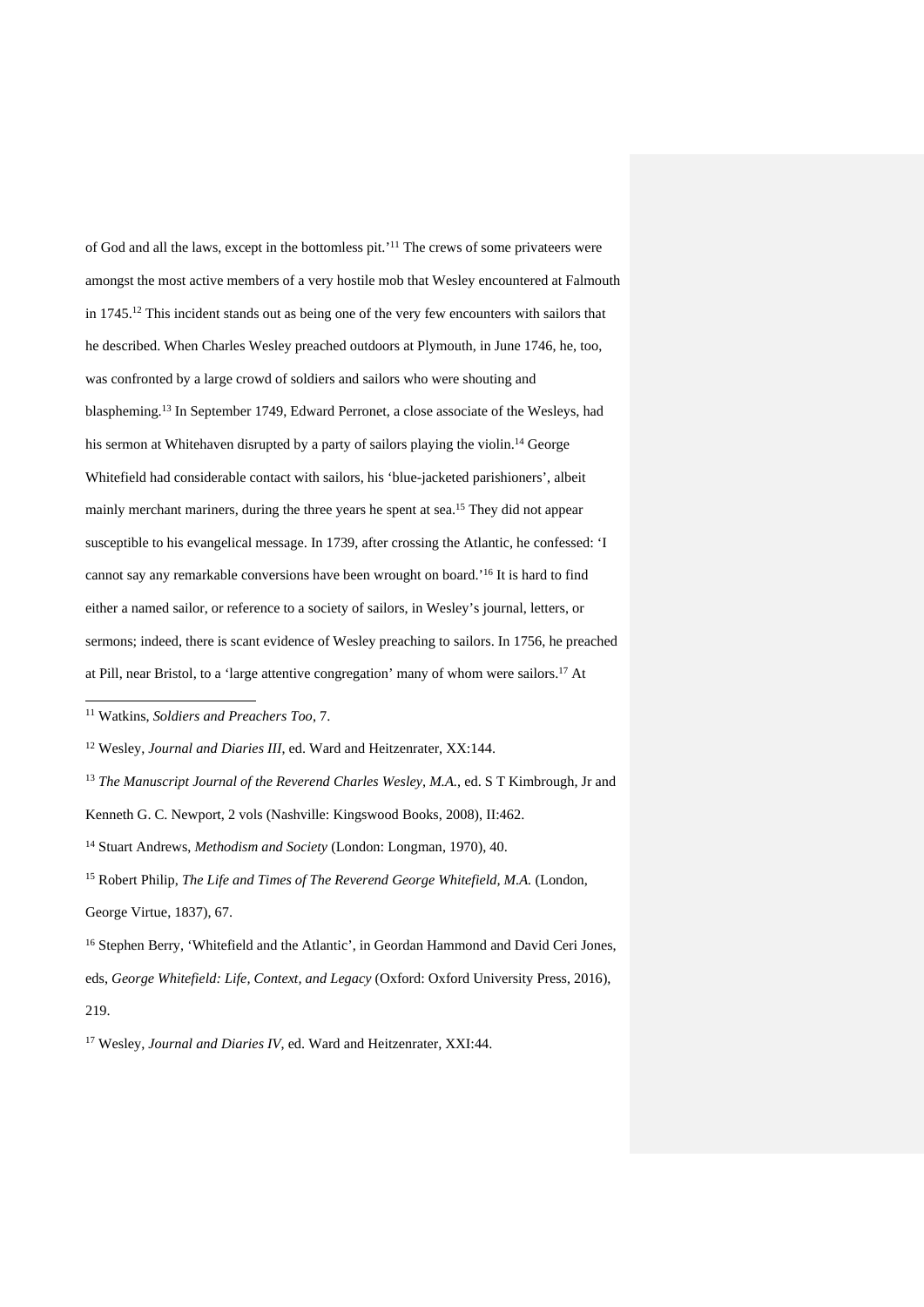Dover in 1768, Wesley recorded: 'What a desire to hear runs through all the seaport towns whenever we come! Surely God is besieging this nation and attacking it at all the entrances.'18 It is significant that he referred to ports other than Dover. Wesley visited Falmouth, Plymouth, and Portsmouth many times but there are no records of him preaching to audiences made up mainly of sailors.

Hempton stated that Methodism 'thrived on the margins of traditional hierarchies of class, gender, race and age'. <sup>19</sup> Sailors' occupation and lifestyles placed them on the boundaries and margins of British society.Both the army and the navy recruited from those regarded as the dregs of eighteenth century society. N. A. M. Rodger's study of the Georgian navy stated that: 'seamen have always dwelt on the fringes of settled society'.20 Sailors were, even more so than soldiers, outsiders.<sup>21</sup> Richard Blake compared Methodism in the navy to that described in Snape's study of the army.22 Sailors generally had far fewer opportunities to interact with civilians apart from periods spent in port. Although merchant mariners spent time ashore, frequently alternating between nautical and land-based employment, this was not the case for seamen in the Royal Navy. Sailors were almost a race apart, distanced from wider society by their appearance, dress, habits, and language in a way that did not apply to

<sup>18</sup> *Journal and Diaries V (1765–1775)* [vol. XXII of *The Works of John Wesley*], ed. W. Reginald Ward and Richard P. Heitzenrater (Nashville: Abingdon Press, 1993), 165. <sup>19</sup> Hempton, *Methodism*, 131.

<sup>20</sup> N. A. M. Rodger, *The Wooden World: An Anatomy of the Georgian Navy* (London: Fontana, 1988), 5.

<sup>21</sup> Richard P. Heitzenrater, 'The Poor and the People Called Methodists', in Richard P. Heitzenrater, ed. *The Poor and the People Called Methodists, 1729–1999* (Nashville: Abingdon Press, 2002), 25–7.

<sup>22</sup> Snape, *The Redcoat and Religion*, 7–68.

.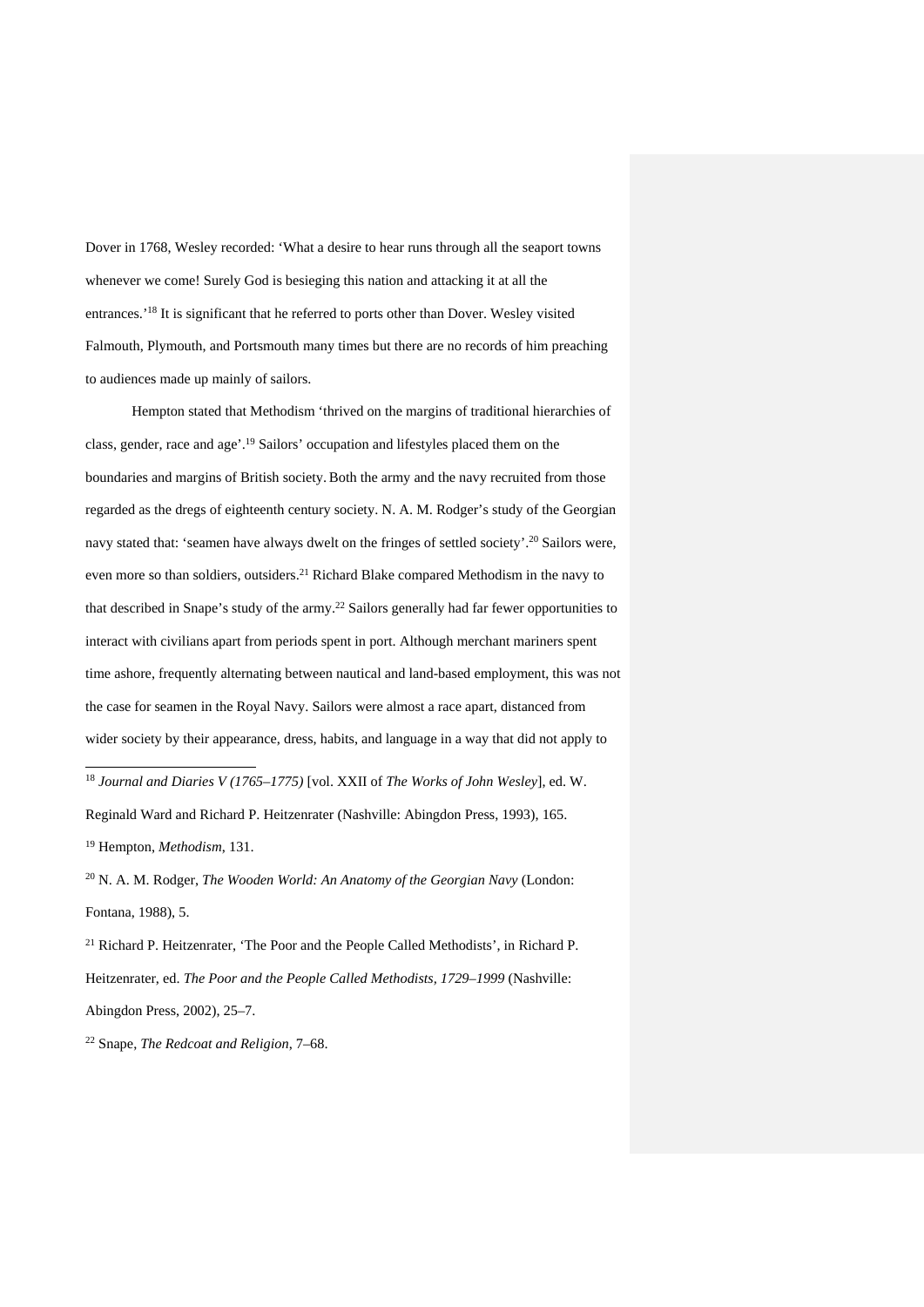soldiers to quite the same degree.<sup>23</sup> The Marine Society took orphaned boys and prepared them for a career at sea. Thousands of boy sailors were recruited during this period. Boys aged thirteen or younger joined the navy through this scheme; they could have had little previous contact with civilian religiosity before they joined the enclosed world of the Georgian navy.24 Civilian Methodism had far fewer points of contact with sailors than it did with soldiers, especially at times when shore leave was a rarity.<sup>25</sup> Lower-deck seamen in the navy, however, both volunteers and pressed men, were recruited from seaports such as Bristol, Plymouth, Portsmouth, and the Cornish ports, where there was considerable Methodist influence. 26

Several writers have analysed the appeal of Methodism to those whose very existence was precarious: groups such as miners and fishermen for whom danger was ever-present and death an occupational hazard.27 For sailors these were stark realities. The hazards of battle were self-evident, but just as real, were the threats of disease, shipwreck, fire, frostbite, falling from aloft, capsizing in ships' boats, being struck by lightning, or suffocating in the hold.<sup>28</sup> During the Revolutionary and Napoleonic Wars, the Royal Navy lost 7,000 men in enemy action, 12,000 to shipwreck, and 45,000 from disease.

The connection between the navy's use of impressment throughout this period, and the growth of Methodism amongst sailors of the fleet, is inexact. The crucial role that

<sup>23</sup> Blake, *Evangelicals in the Royal Navy*, 8.

<sup>24</sup> Jonas Hanway, *Instructions, Religious and Prudential, to Apprentices, and Servants in General, Placed out by the Marine Society* (London: Marine Society, 1763), x–xii. <sup>25</sup> Blake, *Evangelicals in the Royal Navy*, 32.

<sup>26</sup> Ibid. 35.

<sup>27</sup> Hempton, *Methodism*, 20–2; Rack, *Reasonable Enthusiast*, 173.

<sup>28</sup> Brunsman, *The Evil Necessity*, 147–8.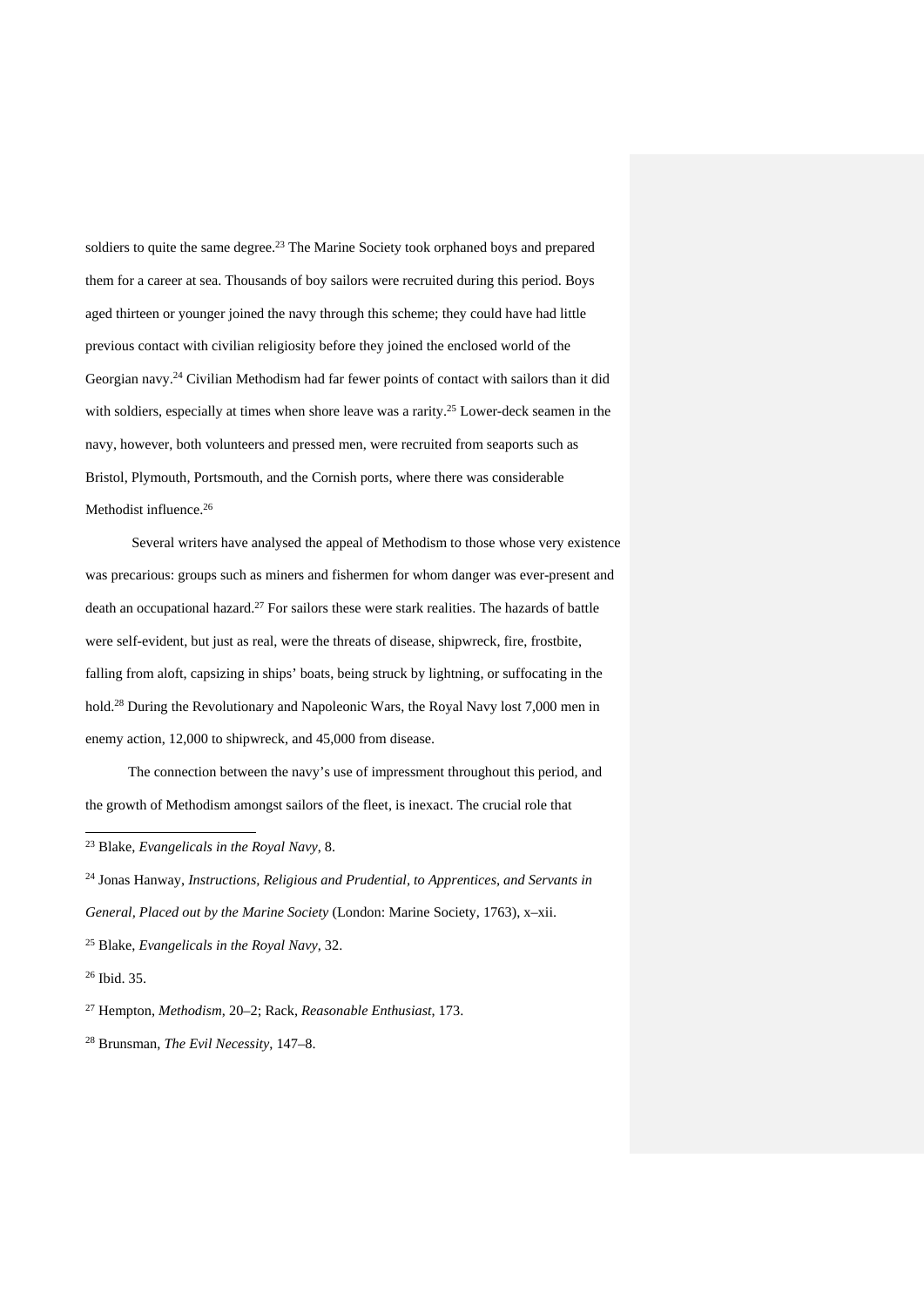impressment played in recruiting for the Royal Navy throughout this period is emphasized by both Denver Brunsman and Nicholas Rogers. <sup>29</sup> During the early days of Methodism, some local religious and political authorities tried to suppress the growing movement by attempting to impress local preachers and their listeners into both the army and the navy.30 In Cornwall, in July 1745, Wesley himself was detained, albeit very briefly, 'for His Majesty's Service'. 31 Wesley also refers to a press gang from a man-of-war landing, and presumably hunting for men, whilst he was preaching at Pill in 1756.<sup>32</sup> During the Seven Years War (1756–63), the Countess of Huntingdon was asked to help secure the release from impressment of a group of Methodists detained at Hastings.<sup>33</sup> William Clowes, later the pioneer of Primitive Methodism, was, for a short period, impressed into the Royal Navy in 1803.<sup>34</sup> Although Roald Kverndal identified Methodists as 'soft targets' for the press gangs, impressment appears to have been used to intimidate, rather than deliberately recruit, members of the movement.<sup>35</sup> There is no evidence that the use of the press gang led to a growth of a Methodist presence amongst the men of the navy before 1793. Impressment, in the main, was intended to secure experienced professional sailors to serve as 'able seamen' or 'topmen' who were at a premium in the Georgian Navy. Nonseafaring men were generally of limited value to the navy, although

.

<sup>29</sup> Brunsman, *The Evil Necessity*; Nicholas Rogers, *The Press Gang: Naval Impressment and* 

*its Opponents in Georgian Britain* (London: Continuum, 2007).

<sup>30</sup> Brunsman, *The Evil Necessity*, 85–6.

<sup>31</sup> Wesley, *Journal and Diaries III*, ed. Ward and Heitzenrater, XX:75.

<sup>32</sup> Wesley, *Journal and Diaries IV*, ed. Ward and Heitzenrater, XXI:44.

<sup>33</sup> Quoted by Rodgers, *The Press Gang*, 136.

<sup>34</sup> Geoffrey Milburn, *Primitive Methodism* (Peterborough: Epworth Press, 2002), 19.

<sup>35</sup> Roald Kverndal, *Seamen's Missions: Their Origin and Early Growth* (Pasadena, CA: The Naval and Military Bible Society, 1986), 32.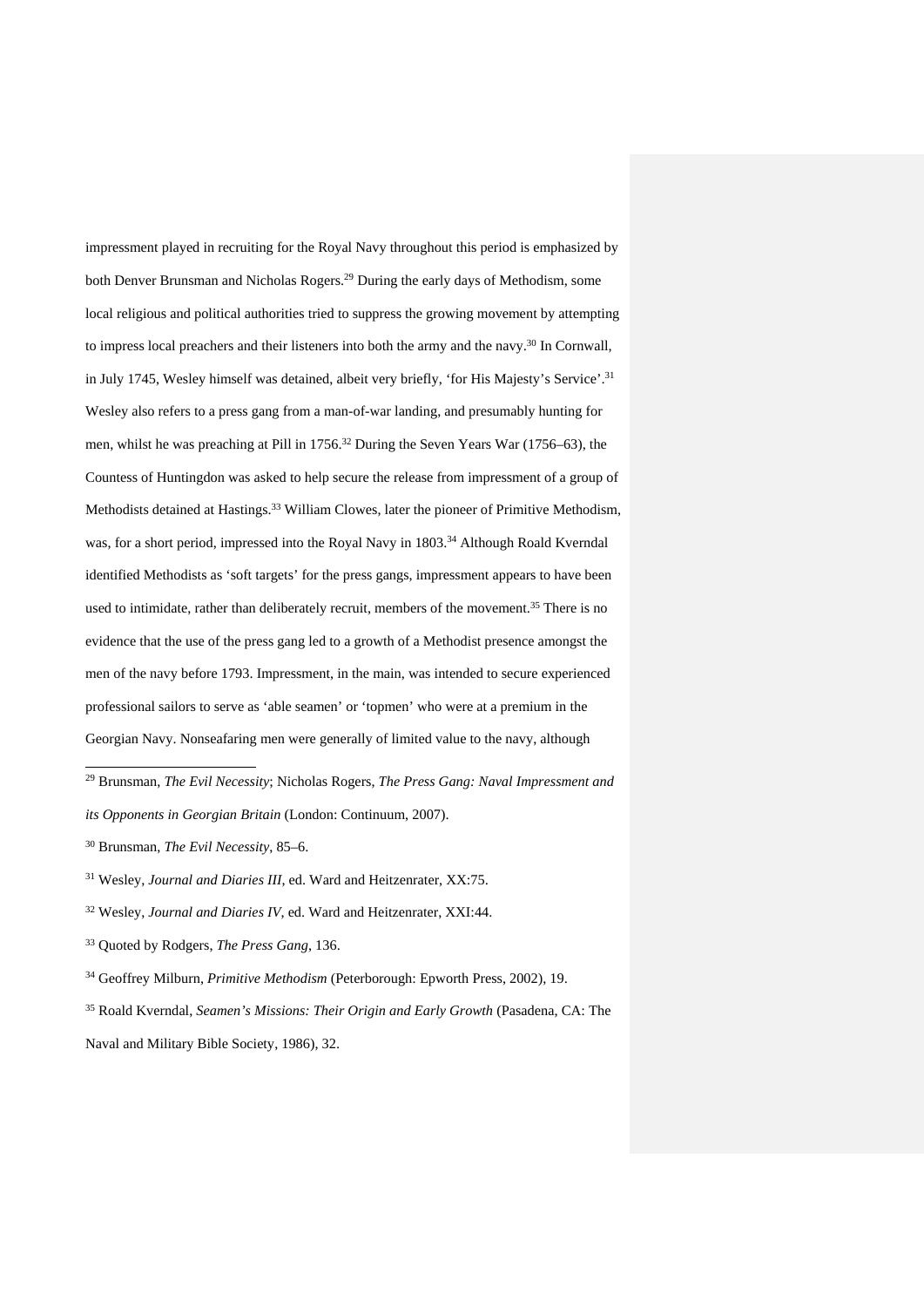wartime expediency led to the forced recruitment of men whose connexions with the sea were tenuous. The huge increase in the size of the navy which occurred during the Revolutionary and Napoleonic Wars was made possible, in large part, by impressment. Historians do not agree about the proportion of Nelson's navy that was recruited by coercion; however, for the first time, it included significant numbers of Methodist sailors.<sup>36</sup>

Kverndal saw a strong link between the discharge of thousands of sailors back into civilian society, following the Peace of Amiens in 1802, when the size of the navy was reduced from 130,000 to 50,000 men, and the sharp growth of Methodism aboard ship which occurred when many of these men served again as war resumed. During this period ashore he believes that significant numbers of men were subject to Methodist evangelical influence.<sup>37</sup> It is from the resumption of war in 1803 on, that there is the most significant evidence of Methodist influence in the navy.

In explaining the interchange between soldiers and sailors, and the civilian population, it is important to stress the size of Britain's armed forces, especially during the Revolutionary and Napoleonic Wars. Between 1793 and 1815 the proportion of males aged between fifteen and forty who served in the army or navy was between 11% and 14%.<sup>38</sup> These percentages are similar to those of the First World War. By 1814, there were 250,000 men in the British Army, and 140,000 in the Royal Navy; those numbers had increased since 1789 by sixfold and ninefold respectively. At the peak, in 1804, when the threat of French Invasion was at its height, there were nearly half a million men in arms. This unprecedented 1 <sup>36</sup> Brunsman, *The Evil Necessity*, 246; Rogers, *The Press Gang*, 4–5. Rodger, *The Wooden* 

*World*, 145, 153.

<sup>37</sup> Kverndal, *Seamen's Missions*, 103.

<sup>38</sup> H. V. Bowen, *War and British Society, 1688-1815* (Cambridge: Cambridge University Press, 1998), 14.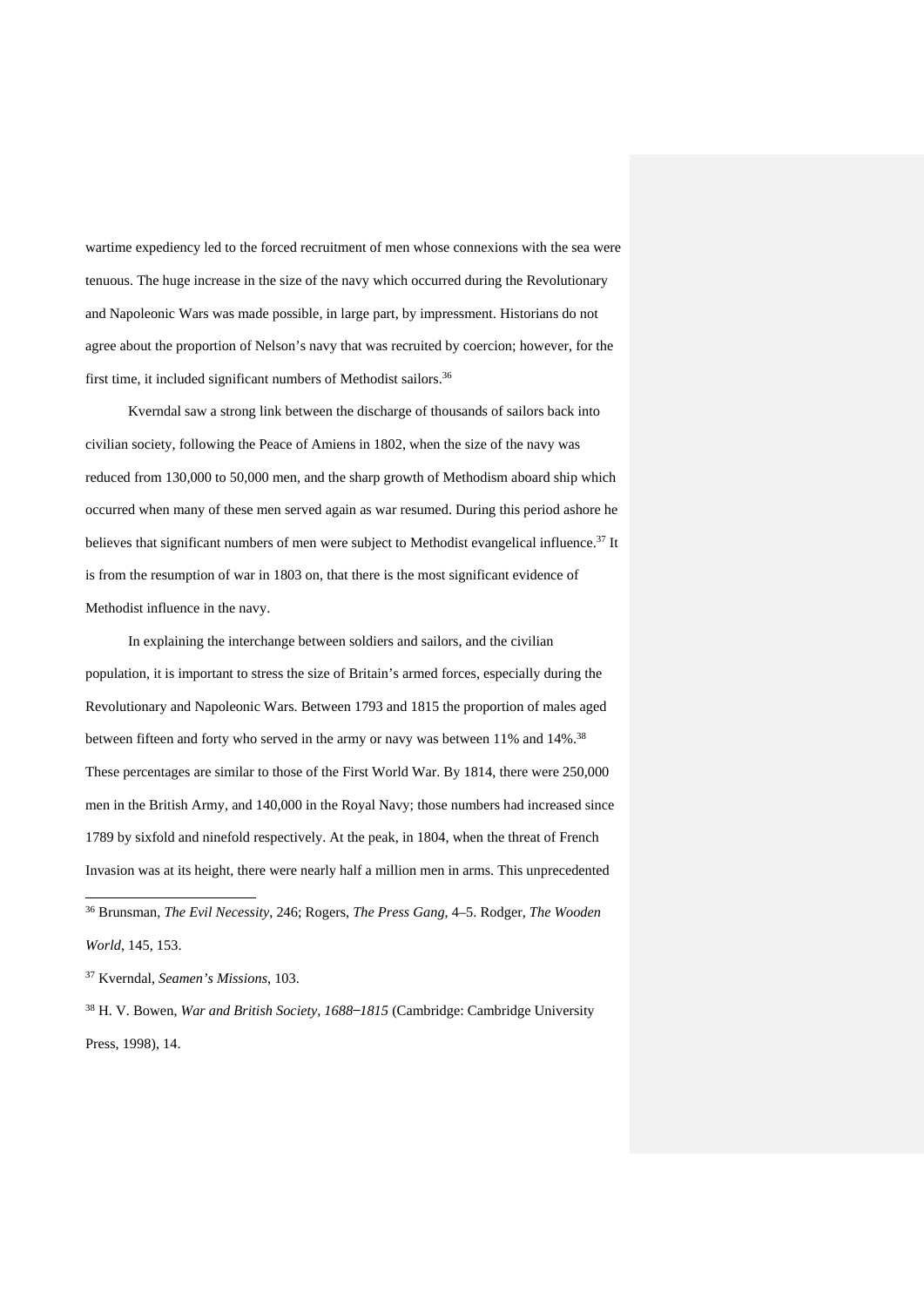mass-mobilization, both in terms of size and the range of men who served, brought with it cross-fertilization between Methodism, the civilian population, and the armed forces.

#### **Sailors' Beliefs and Religious Provision at Sea**

Sailors had a reputation as inveterate sinners. Robinson Crusoe summed up their moral and spiritual destitution: 'But alas! Falling into the seafaring life, which of all the lives is the most detestable of the fear of God, though his terrors are always before them.'39 Bo' sun Smith, Revd George Smith, a former mariner turned Baptist minister, described morality within the navy; sailors were guilty of: 'habitual drunkenness . . . meeting in every port, at home and abroad, with an immense multitude of prostitutes . . . and like leeches . . . they become habitual fornicators, and the destruction of one-half of them by the most virulent disease follows'. 40

Both Peter Earle and Marcus Rediker, in their examinations of sailors' beliefs and spirituality, describe an absence of organized Christian religion on board ship in the eighteenth century as being the norm.<sup>41</sup> Trust in some form of providential care, however, was a rational necessity, given the hardships and dangers that accompanied life at sea.<sup>42</sup> Seamen were believers in omens and apparitions; they were deeply superstitious but they certainly did not follow the teachings of the Church of England. Sailors were not, though,

<sup>39</sup> Quoted in Peter Earle, *Sailors: English Merchant Seamen, 1650 ̶1775* (London: Methuen, 1998), 103.

<sup>40</sup> George Charles Smith, *Smith's Tracts etc.* (Portsmouth, 1828), 69.

<sup>41</sup> Earle, *Sailors*, 103; Marcus Rediker, *Between the Devil and the Deep Blue Sea: Merchant Seamen, Pirates and the Anglo-American Maritime World, 1700*–*1750* (Cambridge: Cambridge University Press, 1987), 153.

 $42$  Magra, 'Faith at Sea', 87-106.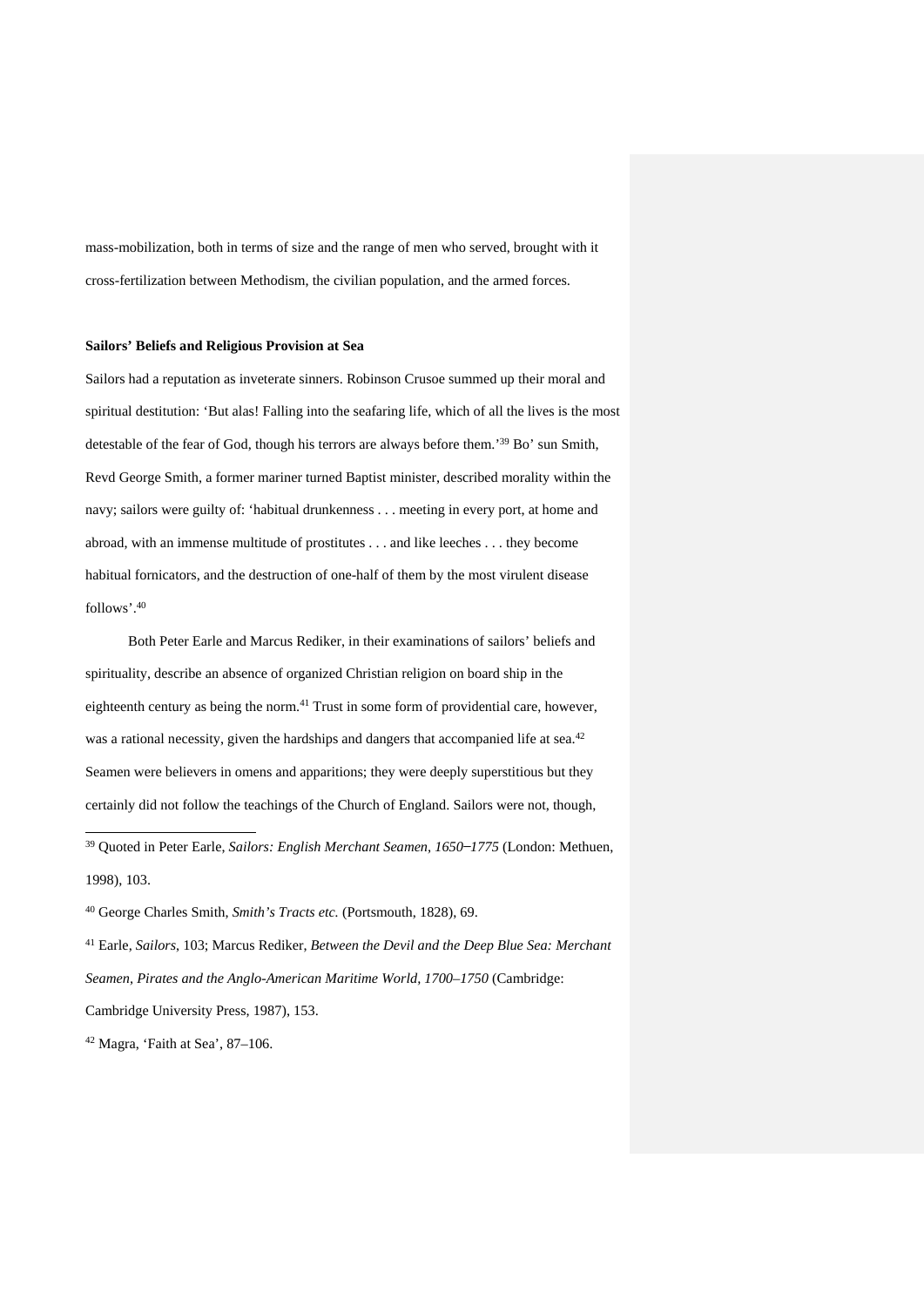unusual in their belief in the supernatural; Rack saw folklore, magic, and traditional beliefs as being both pervasive, and persistent, in eighteenth century society.<sup>43</sup> Hostility to Roman Catholicism was common in the Royal Navy, born of nationalistic, as much as religious, prejudice.44 Stephen Berry explored the trope of the spiritually destitute sailor:

The notion of the irreligious seaman had a long pedigree in Western culture, and this popular conception persisted throughout the eighteenth century . . . The sea provided an analogy for the wicked whose turbulent lives filled their souls with flotsam and jetsam . . . the wildness and intractability of the ocean symbolically stained the men who worked on it.<sup>45</sup>

Clergymen noted that the seaman's life was accompanied by almost constant danger; he had due cause to fear the power of God, but his response was found in blasphemy and swearing rather than orthodox Christian faith.<sup>46</sup> James Meikle was a Scottish Presbyterian Seceder who served in the navy as a surgeon's mate during the Seven Years War. His memoirs record the deep shock to his pious sensibilities that he felt when he boarded the *Portland* on Sunday 7 July 1758:

I believe, the demoniacs in the gospel were never more under the devil's power than many of these men are, whether we look to their lives or their language . . . This day, when I took a serious survey of the wickedness practised about me, when I saw the call of God cast off, heard them on the morning of the Lord's day swearing and

.

<sup>43</sup> Rack, *Reasonable Enthusiast*, 23–4.

<sup>44</sup> Magra, 'Faith at Sea', 103–6.

<sup>45</sup> Stephen R. Berry, *A Path in the Mighty Waters: Shipboard Life and Atlantic Crossings to the New World* (New Haven: Yale University Press, 2015), 86.

<sup>&</sup>lt;sup>46</sup> Margarette Lincoln, *Representing the Royal Navy*, *British Sea Power*, 1750–1815 (Aldershot: Ashgate, 2002), 117.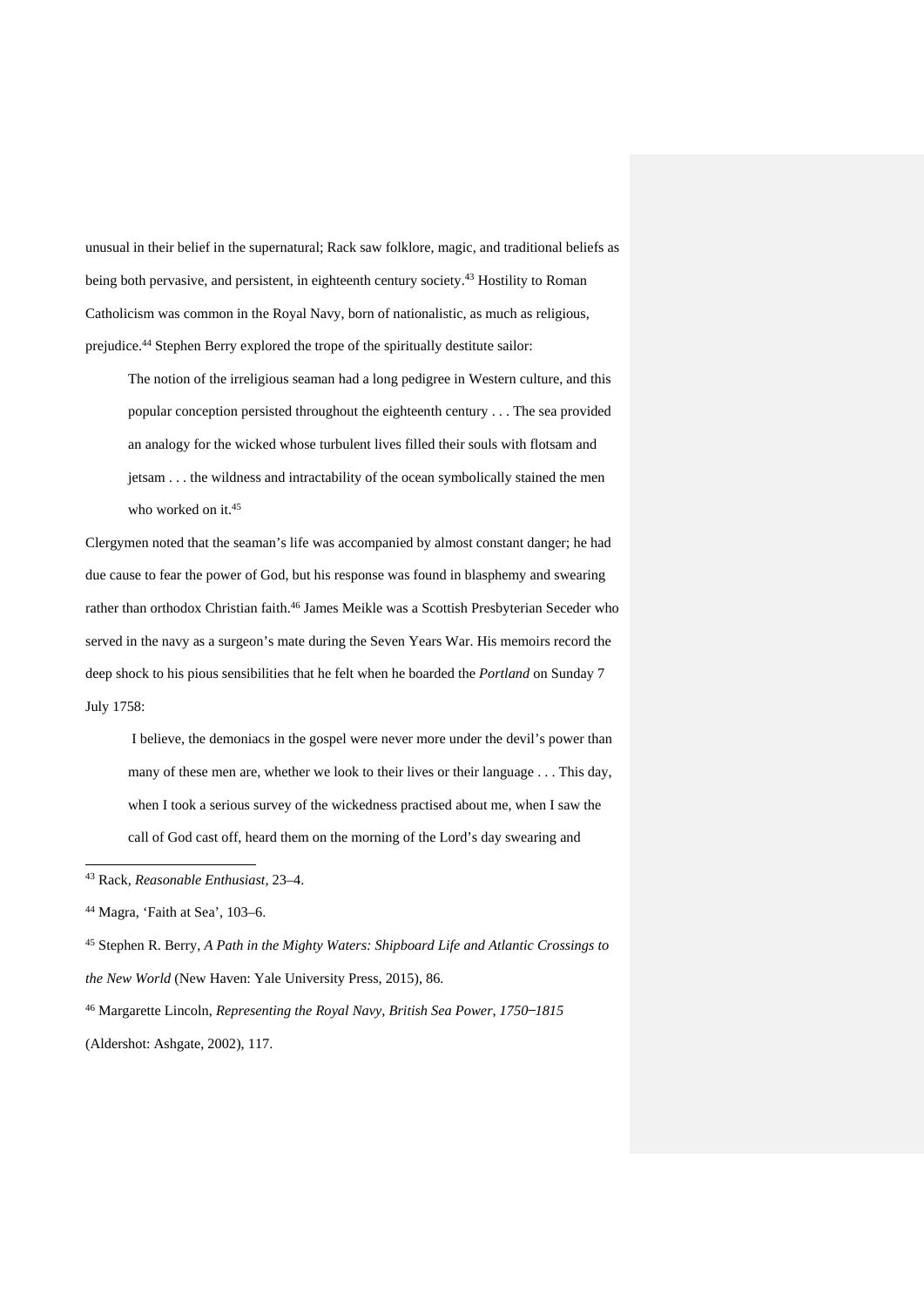singing obscene songs, and observed the ship's boats bringing lewd women aboard, no respect being paid to the holy Sabbath, . . . I was filled with vexation, grief, and, might I say, holy indignation, till my breast ached, and I was pained at my heart.<sup>47</sup> In September 1771, as he crossed the Atlantic, Francis Asbury labelled the seamen on board his ship as 'insensible creatures' who rejected the means of salvation that he offered them.<sup>48</sup>

Coupled with an irreligious climate, chaplaincy provision in the navy was inadequate as, indeed, it was in the army of the eighteenth century. Although the Royal Navy was both Protestant and Anglican, very few clergymen actually went to sea in the eighteenth century. The Admiralty left the spiritual well-being of crews in the hands of ships' captains. In theory, according to the regulations of 1731, there was a requirement for divine service twice every day, and for a sermon on Sundays, but observance was extremely infrequent. Blake examined the log books of four Royal Navy vessels, of varying sizes, during the 1740s and found very few instances of divine service having occurred. Over nine years, on 450 Sundays at sea, a total of four services took place; an average of one on each ship.49 Pluralism was a problem in naval chaplaincy; in 1742 the Navy Board wrote to captains instructing them not to pay chaplains who held warrants but never actually served on the ships to which they were appointed.50 A chaplain was only present on the larger ships and communion was rarely observed because most were deacons. In 1752 a Commodore wrote to an aspiring young

1

<sup>50</sup> Waldo E. L. Smith, *The Navy and its Chaplains in the Days of Sail* (Toronto: Ryerson Press, 1961), 67.

<sup>47</sup> James Meikle, *The Traveller, or, Meditations on Various Subjects Written on Board a Man of War* (Edinburgh: J. Pillans and Sons, 1811), xliv–xlvi.

<sup>48</sup> *The Journal and Letters of Francis Asbury*, ed. Elmer T. Clark, J. Manning Potts, and Jacob S. Payton, 3 vols (London: Epworth Press, 1958), I:5–6.

<sup>49</sup> Blake, *Evangelicals in the Royal Navy*, 69–71.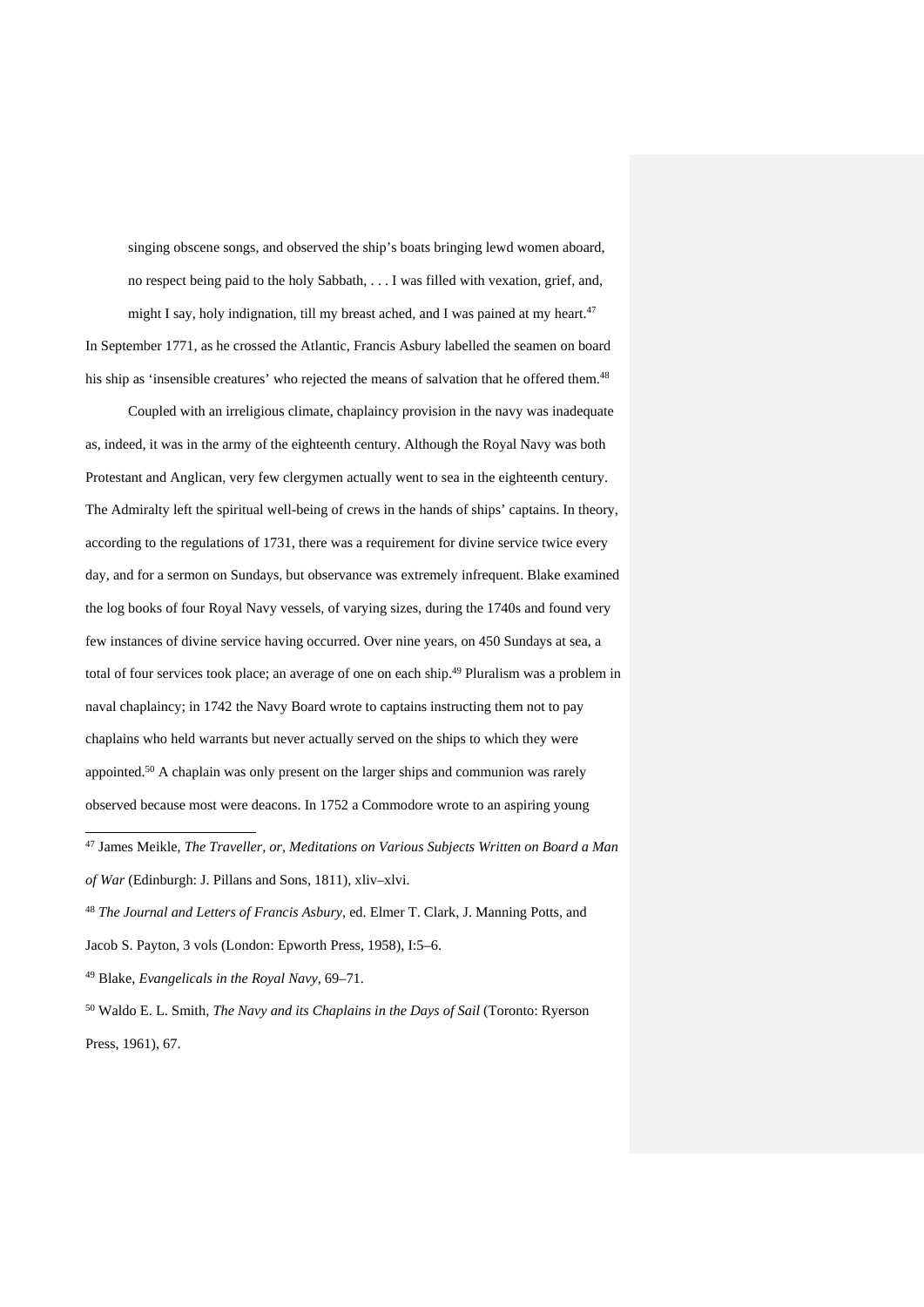naval officer about worship at sea: 'You will see some little outward appearance of religion, and Sunday prayers; but the congregation is generally drove together by the boatswain, like sheep by the shepherd, who neither spares oaths or blows.<sup>'51</sup> Chaplains were difficult to recruit and generally of a very poor quality. Pay was inadequate; it had remained unchanged since the time of Charles II.52 The chaplain of James Meikle's ship, the *Portland*, was 'expelled' from the ship in 1758 for some unspecified 'wickedness'. <sup>53</sup> A letter of 1759 addressed to 'the Officers of the British Navy' summarized the deficiencies of chaplaincy:

A chaplainship in the navy is procured by interest. Now the same interest which enables a man to obtain his office is sufficient also to get him excused from attendance in the duties of it, for a cruise or an expedition cannot be supposed to be extremely agreeable to a person who has had a liberal education.<sup>54</sup>

Revd Percival Stockdale, writing to his patron David Garrick in 1775, was horrified that, as naval chaplain, he might actually be required to go to sea: 'When you were so good as to apply for me for this chaplainship, neither you nor I thought that in consequence of obtaining it I should be obliged to be near the ship or on board.'55 In 1816, Richard Marks, former marine officer, castigated the naval chaplains that he had encountered during his career: 'Few ships ever had a chaplain on board and several which had them would have been better off without them; with very few exceptions they were the butt of officers jokes, and furnished too

<sup>51</sup> Quoted in Lincoln, *Representing the Royal Navy*, 118.

<sup>52</sup> Blake, *Evangelicals in the Royal Navy*, 16–32.

<sup>53</sup> Meikle, *The Traveller*, lxv.

<sup>54</sup> Gordon Taylor, *The Sea Chaplains: A History of the Chaplains of the Royal Navy* (Oxford: Oxford Illustrated Press, 1978), 170.

<sup>55</sup> Quoted in N. A. M. Rodger, *The Command of the Ocean: A Naval History of Britain, 1649 ̶1815* (London: Allen Lane, 2004), 393.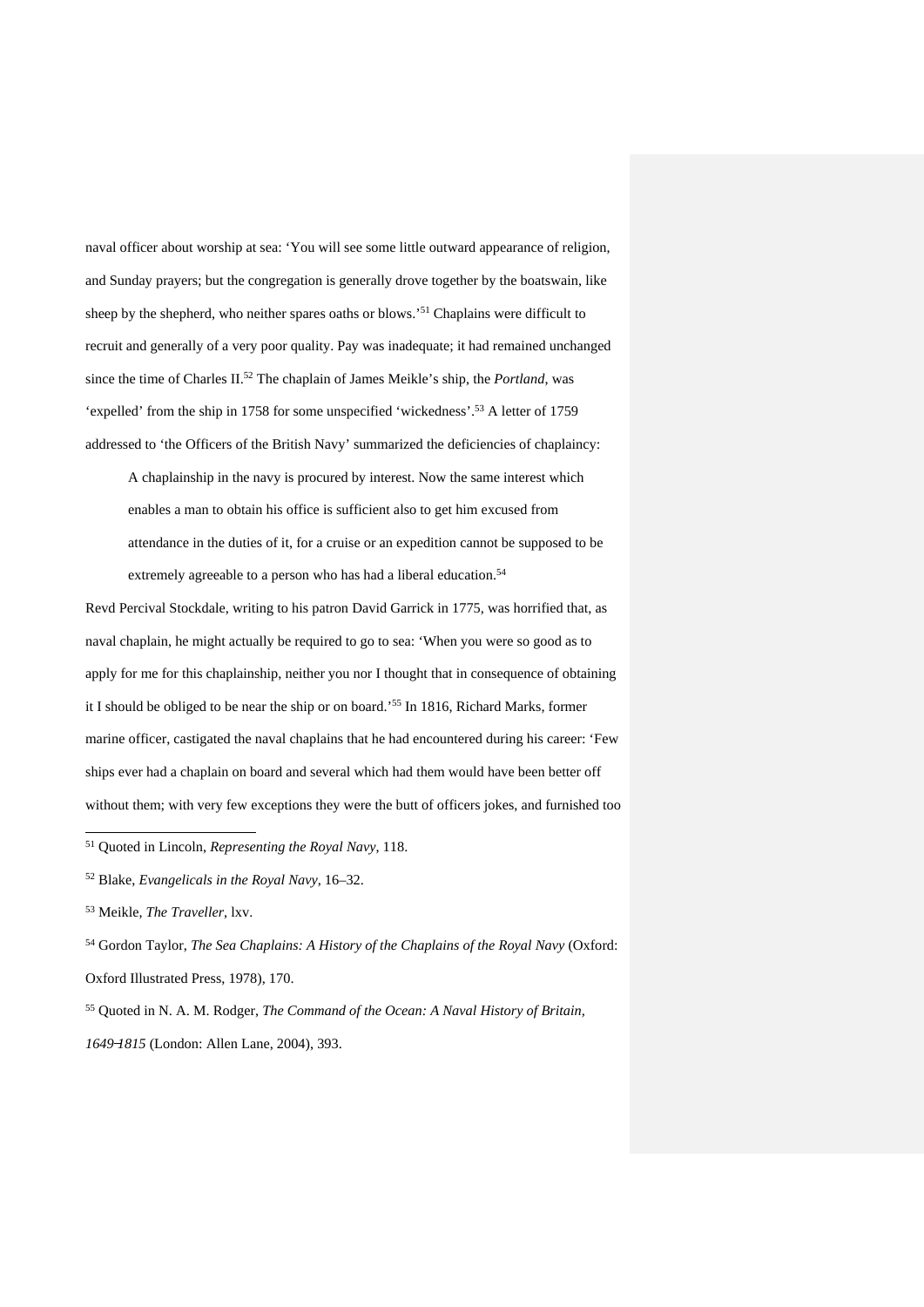many sad objects of their contempt and ridicule.'56 A letter published in the *Naval Chronicle* of 1802, written by Joshua Larwood, 'an old clerical servant in the navy', labelled chaplains as 'idlers' and suggested that an additional role as schoolmasters to young sailors would see them far more productively employed.57 Admiral John Jervis, Earl St Vincent, when commanding the Mediterranean Fleet, wrote to the First Lord of the Admiralty, complaining of 'roué parsons', one of whom was convicted of selling spirits to seamen on his ships.<sup>58</sup> The Reverend Edward Mangin was utterly despairing; for him shipboard chaplaincy had proved to be an impossible challenge:

I did not see the smallest likelihood of effecting material change in the morals of such an assemblage. To leave them unreproved and vicious was possible; and I dare say it was equally possible to transform them all into Methodists, or madmen and hypocrites of some other kind: but to convert a man-of-war's crew into Christians would be a task to which the courage of Loyola, the philanthropy of Howard, and the eloquence of St Paul united would prove inadequate.59

In such a spiritual vacuum it is not surprising that there was an increase in the expression of religiosity in general, and evangelical piety in particular, during the Revolutionary and Napoleonic Wars. This period saw a marked increase in evangelicalism in Great Britain; Methodists, Baptists, and Congregationalists all saw rapid growth, as did evangelical influence in The Church of England. Evangelicalism influenced wider public life

<sup>56</sup> Quoted in Blake, *Evangelicals in the Royal Navy*, 75.

.

<sup>57</sup> *The Naval Chronicle, containing a General and Biographical History of the Royal Navy of the United Kingdom: with a Variety of Original Papers on Nautical Subjects*, vol. 7. January ̶ June 1802, p. 374.

<sup>58</sup> Quoted in Smith, *The Navy and its Chaplains*, 103.

<sup>59</sup> Quoted in Blake, *Evangelicals in the Royal Navy*, 79.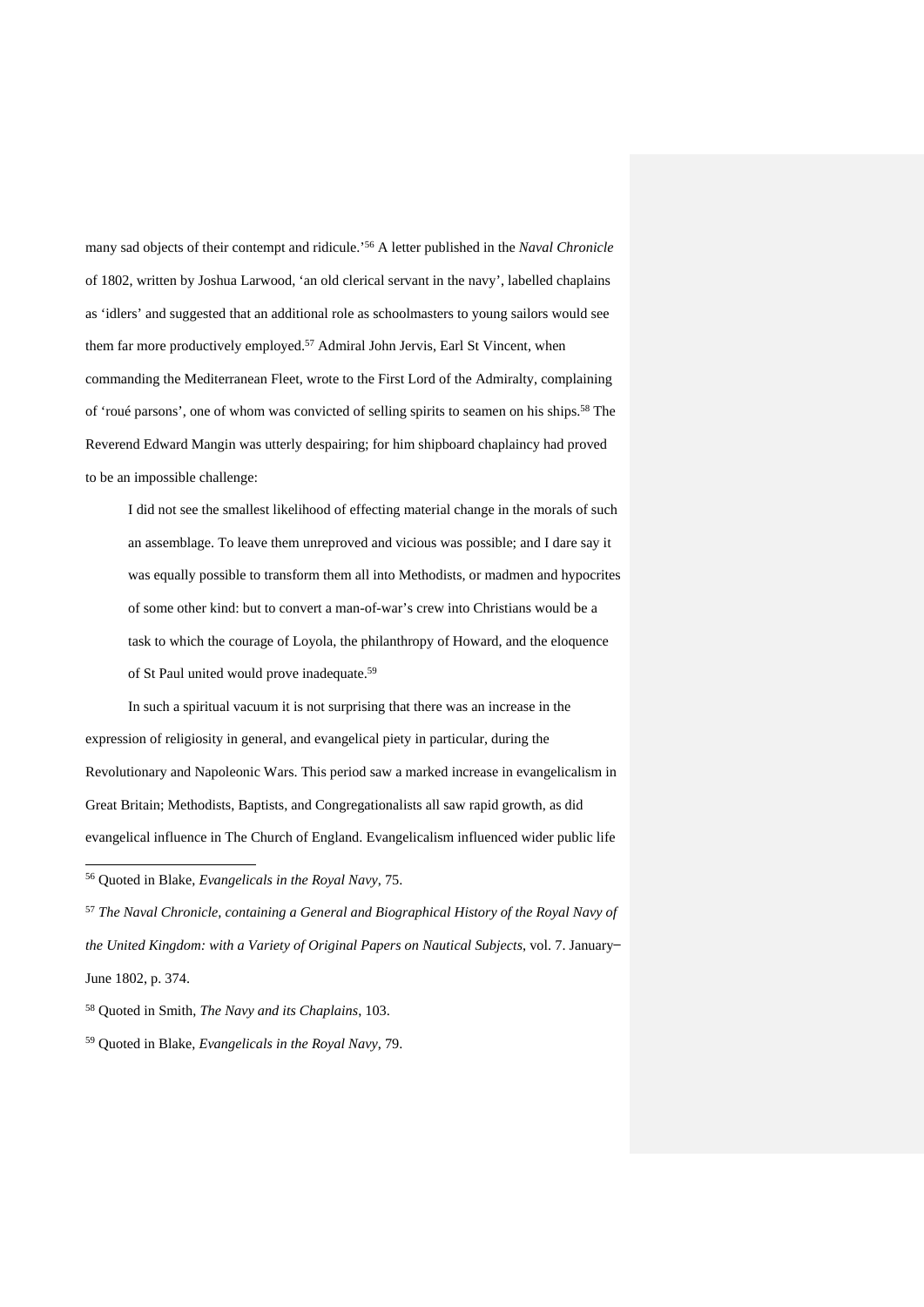and society. Increasing religiosity found expression in the foundation of the Missionary Society (1795), the Religious Tract Society (1799), the Society for the Suppression of Vice (1802), the British and Foreign Bible Society (1804), and the campaign which led to the abolition of the slave trade  $(1807)$ .<sup>60</sup> Britain's armed forces were also the targets of these pious and philanthropic broadsides. The first Bible society was created by Methodists and its aim was to supply scripture to soldiers and sailors. The Naval and Military Bible Society (NMBS), though Methodist in origin, became ecumenical and had a very broad and influential base of support. Nelson and other admirals supported the work of NMBS and that of other societies with similar aims such as the Society for the Promotion of Christian Knowledge and the Religious Tract Society. Admiral Nelson applied to the NMBS for 900 books for the crew of the *San Josef* serving in the Baltic in 1801. This commitment to supply the men of the Royal Navy with Bibles and tracts attests to the growing interest in their spiritual well-being.

The end of the eighteenth century saw a marked increase in evangelicalism within the Royal Navy.61 The navy became an instrument in a religious struggle against atheistic France, a linking together of Protestant piety, patriotism, and a desire to provide sailors with strong spiritual leadership. A unique cultural symbol of a united island Britain, the navy provided a focus for patriotism and feelings of superiority over France. War on land was not infrequently a failure before 1808; in contrast, the navy enjoyed far greater public esteem.<sup>62</sup> 'The sea is the

.

<sup>60</sup> Martin Wellings, 'British Methodism and Evangelicalism', in William J. Abraham and James E. Kirby, eds, *The Oxford Handbook of Methodist Studies* (Oxford: Oxford University Press, 2009), 159–60.

<sup>61</sup> Blake, *Evangelicals in the Royal Navy*, 61–75.

<sup>62</sup> Timothy Jenks, *Naval Engagements: Patriotism, Cultural Politics, and the Royal Navy, 1793 ̶1815* (Oxford: Oxford University Press, 2006), 27–9.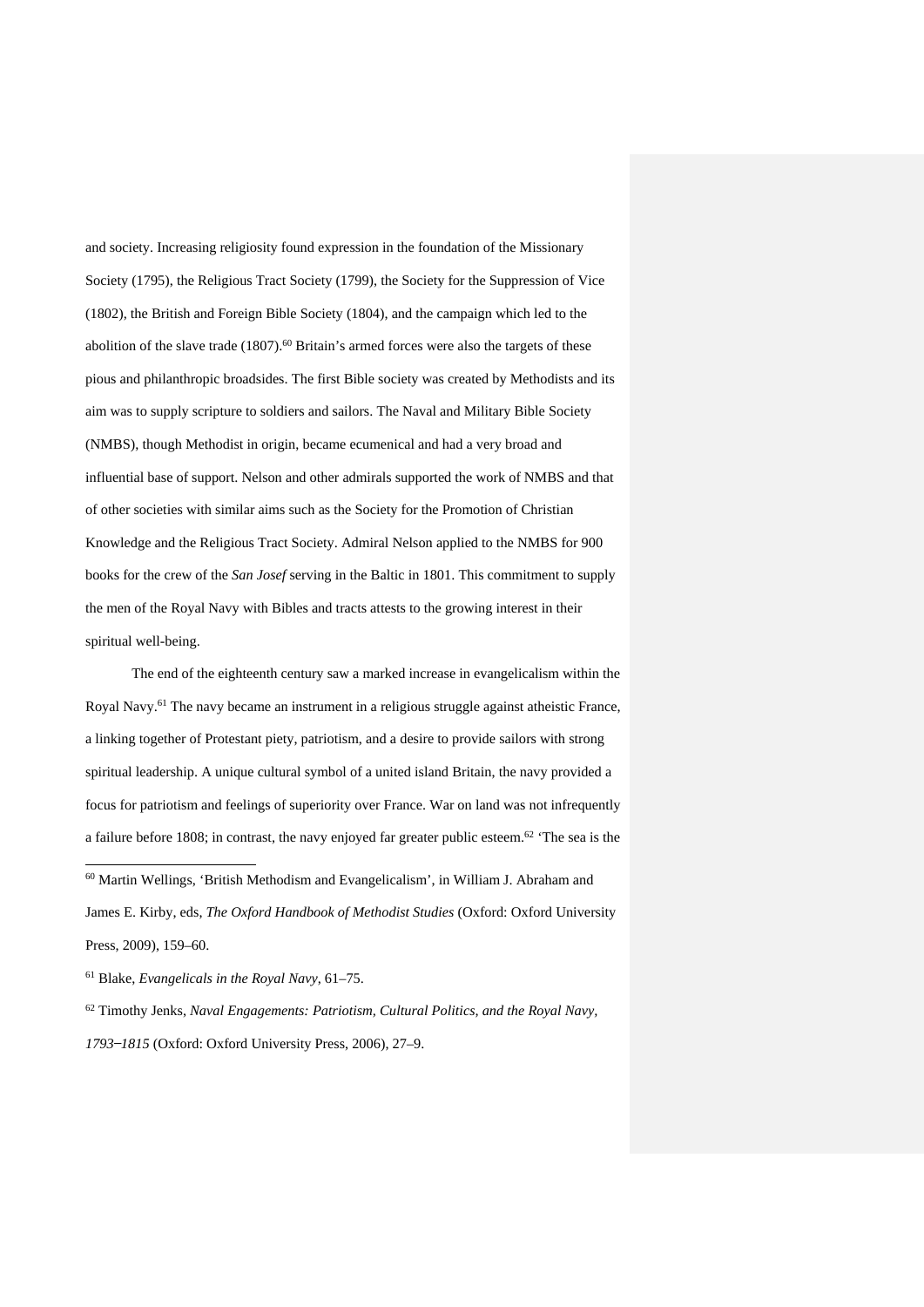proper scene wherein to display our national superiority', proclaimed one newspaper in 1794.63

That 'superiority' became manifest in a significant improvement in the spiritual provision for the men of the Royal Navy. Evidence of the seriousness with which divine service was being observed by the time of the Revolutionary Wars appears in the diary of Revd Cooper Willyams, who served as chaplain on the *Boyne*, during the expedition to the West Indies of 1793 and 1794:

The 25th of December, being Christmas Day, divine service was performed on the quarterdeck by the Chaplain, the crew appearing as on Sunday in clean trowsers and jakets: and here I must beg leave to mention that I never saw more regularity and decorum in any place of worship than is invariably observed on His Majesty's ships of war.64

Gareth Atkins saw the growth of religiosity and evangelicalism, during the period from 1793 to 1815, as having been strongly influenced by several individuals within the navy.65 Sir Charles Middleton, the future Lord Barham, and his nephew, James Gambier, the captain of *HMS Defence* during the Battle of the Glorious First of June 1794, were both influential 'Blue Lights', evangelicals, in the navy of this period.<sup>66</sup> Middleton's insistence on spiritual provision on board ship led to his being dubbed 'a superannuated Methodist' by an opponent.67 He was certainly not a Methodist, but his Anglican evangelicalism was influenced by George Whitefield, and he had, on occasion, attended a chapel of the Countess

<sup>63</sup> *Morning Post*, 26 June 1794, quoted in Jenks, *Naval Engagements*, 28.

<sup>66</sup> Blake, *Evangelicals in the Royal Navy*, 150-151.

<sup>67</sup> Ibid. 45.

1

**Commented [GH1]:** This can't be ibid. **Commented [AP2R1]:** No it's the wrong reference. It should be Blake, Evangelicals in the Royal Navy, 150-151

<sup>64</sup> Quoted in Smith, *The Navy and its Chaplains*, 79.

<sup>65</sup> Atkins, 'Christian Heroes', 393–414.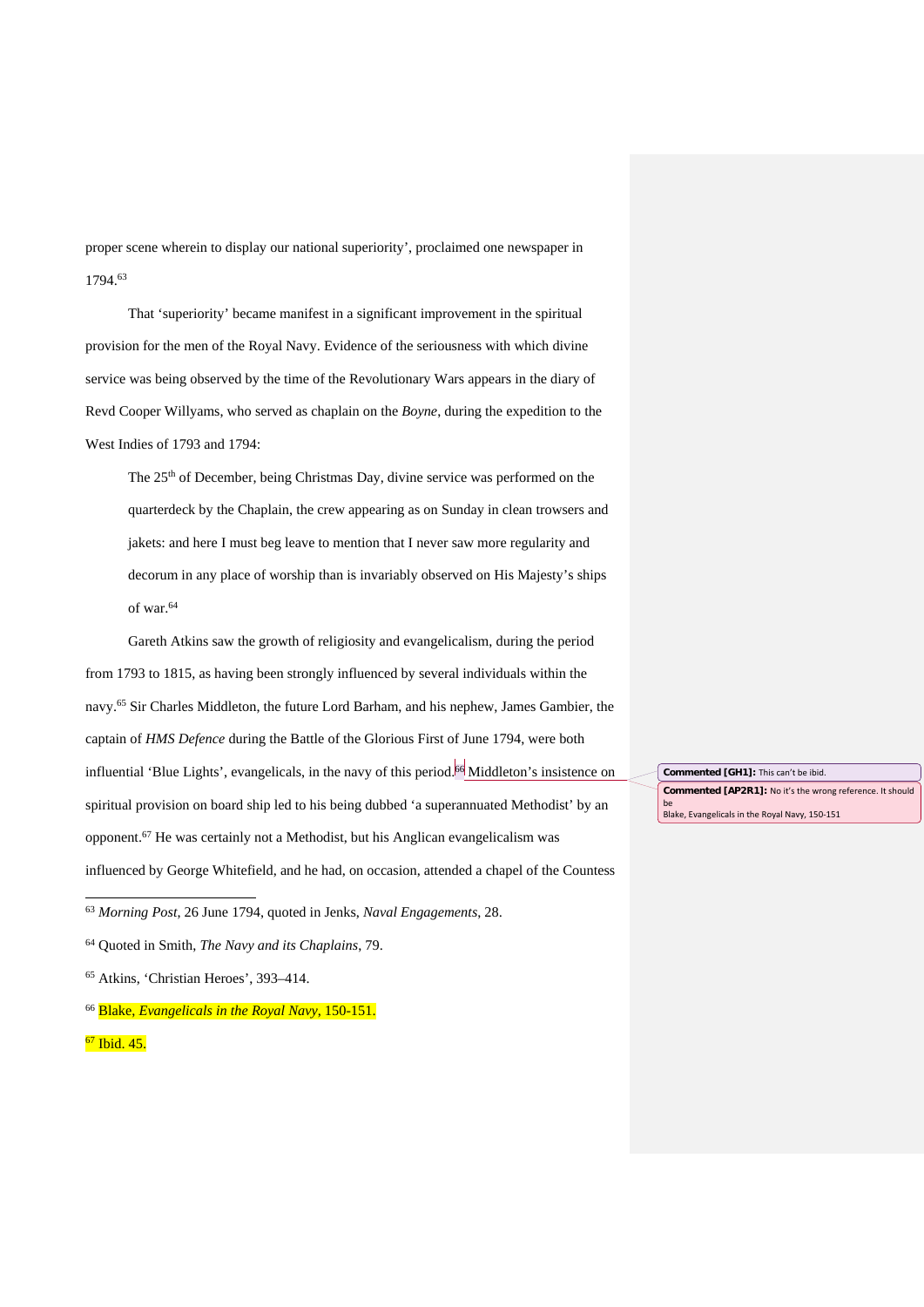of Huntingdon's Connexion. Middleton was friendly with prison reformer John Howard and had strong links to members of the Clapham Sect.<sup>68</sup> In 1806 Middleton became First Lord of the Admiralty and Lord Barham. His issue of new regulations and instructions in that year included directions that a ship's chaplain lead regular prayers on board, preach sermons, visit the sick, comfort the dying, and supervise educational provision. The pay of chaplains was increased in 1807, reflecting their improved status; however, they still earned less than ordinary seamen, cooks, and stewards.<sup>69</sup> Middleton defined the moral leadership of all officers, which included promoting respect for religion and suppressing vice. There is considerable evidence for the growth of an evangelical subculture within the Royal Navy from 1793 onwards, described by Blake as 'Blue Lights' among the officers and, on the lower deck, 'Psalm Singers'.<sup>70</sup> In such a climate Methodism amongst sailors thrived.

Admiral Nelson's personal morality might be questioned, but what cannot be doubted is that he created an environment, on board the ships that he commanded, which encouraged the outward profession of Christian belief. Following victory at the Battle of the Nile on 2 August 1798, he ordered public thanksgiving to God to be observed: 'Almighty God having blessed his Majesty's arms with victory, the Admiral intends returning public thanksgiving for the same at two-o'clock this day and recommends every ship doing the same as soon as convenient.'71 In a letter of 1801, following the Battle of Copenhagen, Nelson attributed the conduct of his crew to 'a belief that good to our King and Country may have arisen from the seamen and marines having been shown to respect the established religion and Kings have

68 Gareth Atkins, 'Religion, Politics and Patronage in the late Hanoverian Navy, c. 1780-c. 1820', *Historical Research*, 88/240 (May 2015), 274–8.

<sup>69</sup> Rodger, *The Command of the Ocean*, 625.

1

<sup>70</sup> Blake, *Evangelicals in the Royal Navy,* 2*,*31*.*

<sup>71</sup> *The Naval Chronicle*, January–June 1799, vol. 2,  $\overline{p}$ . 59.

**Commented [GH3]:** Should a page number be given in the reference below? **Commented [AP4R3]:** Yes, pages 2, 31.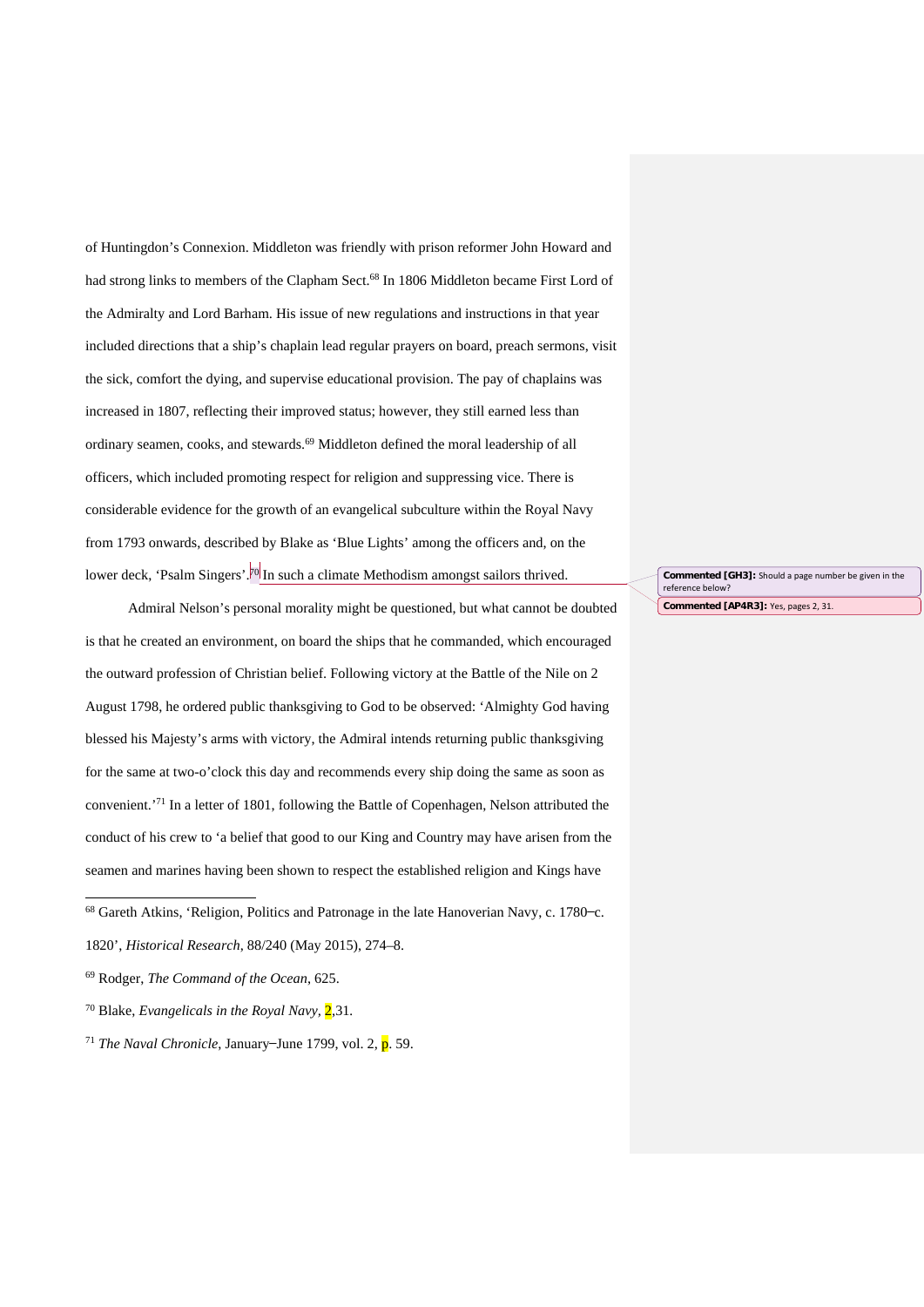been shown that our seamen are religious'.72 It is highly unlikely that a similar comment about sailors' piety might have been made in the middle of the previous century. Both Nelson's avowed public religiosity, and his acknowledgement of the apparent piety of his men, are evidence of the growing influence of evangelicalism afloat.

Notwithstanding that there were some improvements in chaplaincy provision, by 1814 there were only fifty-eight naval chaplains, of whom thirty-one served at sea. The vast majority of ships and sailors never saw a clergyman afloat.<sup>73</sup> Christian provision in the fleet was certainly improved, but not transformed, between 1793 and 1815. The growth of Methodist observance afloat was stimulated both by a more encouraging spiritual environment, but also by its deficiencies in meeting the needs of common sailors.

#### **The Development of Methodism in the Navy**

The *Arminian Magazine*, which commenced publication in 1778, made no reference in its first fifteen years to Methodism in the Royal Navy. Ordinary sailors of the eighteenth century left little written evidence of any kind, so the absence of testimony from men who served aboard ships of war is hardly surprising. Yet this applies, to an extent, also to the army. The lack of evidence for any Methodist activity in the navy for the period before the outbreak of the Revolutionary War is extraordinary, especially when compared to the relatively plentiful material that exists after 1793. The first letter from a Methodist in the Royal Navy that appears in the *Arminian Magazine* is dated 27 June 1794 and was written by a sailor on board the *Caesar*, a ship of Admiral Howe's fleet based at Spithead. The unnamed sailor records the events of the Battle of the Glorious First of June. The writer states that he was one of only

.

<sup>73</sup> Michael Lewis, *A Social History of the Navy, 1793–1815* (London: George Allen and Unwin, 1960), 252.

**Commented [GH5]:** Should the title be be*: A Social History of the Navy, 1793-1815*? **Commented [AP6R5]:** Yes

<sup>72</sup> Quoted in Taylor, *The Sea Chaplains*, 240.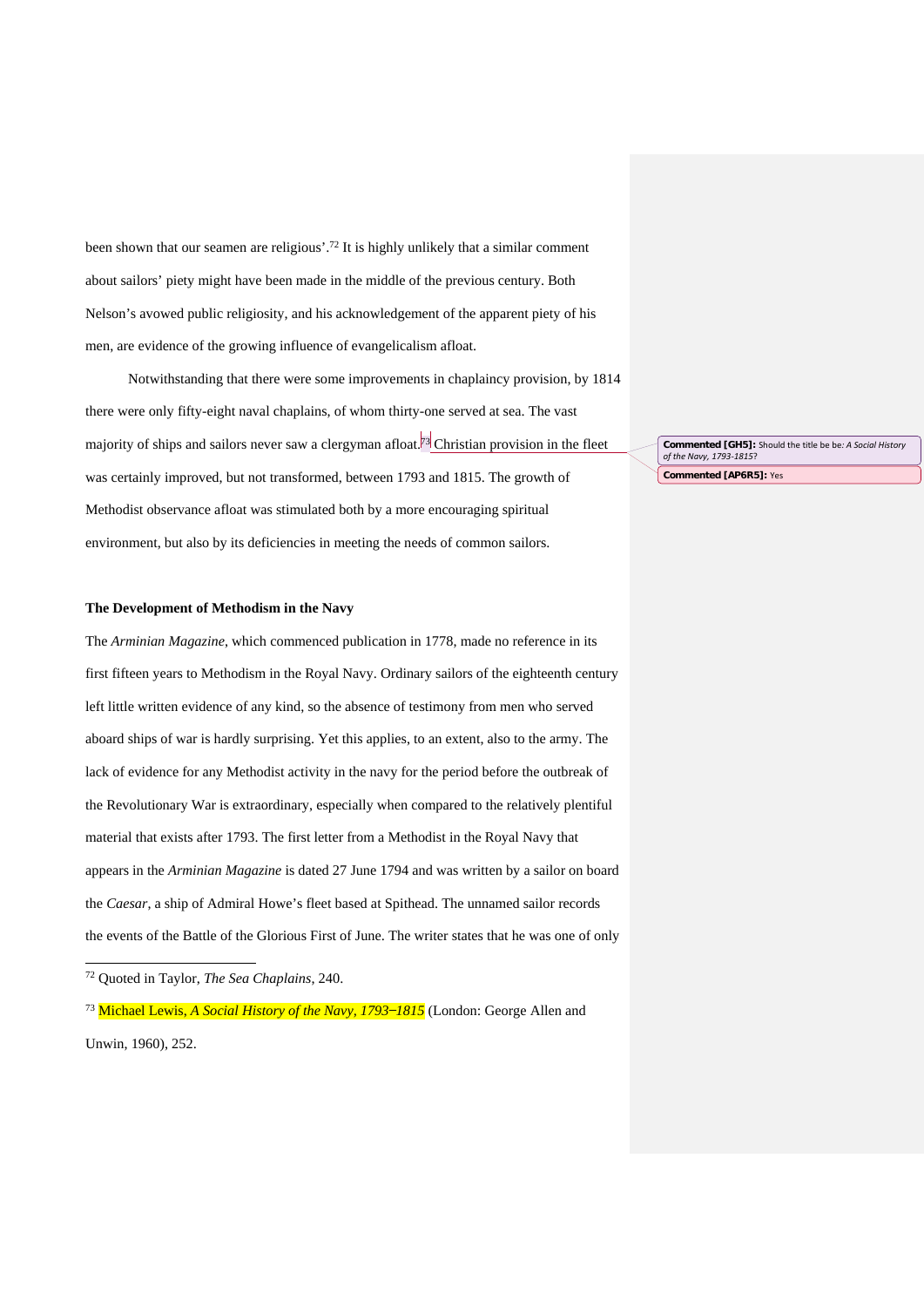two Methodist sailors on board and that he and his companion prayed together before the battle.74 Blake sees little evidence of Methodism in the navy before this period; however, he makes links with the Spithead and Nore Mutinies of 1797: 'It can be no more than guesswork, but it is interesting to speculate whether Methodists were used to pass mutinous correspondence, or even that they were instrumental in organising the mutinies.<sup>75</sup> Such speculation may be 'interesting' but Blake produces no evidence whatsoever to substantiate this claim. There was no Methodist involvement in either of these episodes, or in any of the other mutinies which occurred on Royal Naval ships between 1797 and 1801. <sup>76</sup> These mutinies, though, did raise suspicion of small groups meeting for prayer, with fears that the common sailor was 'susceptible' to Methodism.77

From 1794 on, references to Methodist societies, albeit usually small in membership, are fairly frequent. A private in the Gordon Highlanders described an active and influential Methodist society on board the *Terrible*, which transported his regiment to the Mediterranean in April 1799: 'religion appeared to have so far prevailed in this ship'. <sup>78</sup> William Rule cites sailors from the *Hector* and the *Defence*, both 74 gunships of the line, the 94 gun *Queen,* and the fireship *Incendiary*, as attending Methodist meetings in Gibraltar in the 1790s.79 A letter from a Scottish soldier returned from the Rock mentions that some seven or eight of the crew

<sup>74</sup> *The Arminian Magazine*, 18 (June 1795), 308.

<sup>75</sup> Blake, *Evangelicals in the Royal Navy*, 93.

<sup>76</sup> Rodger, *The Command of the Ocean*, 446; Brunsman, *The Evil Necessity*, 198–9.

<sup>77</sup> Lincoln, *Representing the Royal Navy*, 126.

<sup>78</sup> *Narrative of a Private Soldier in His Majesty's 92nd Regiment of Foot/ Written by Himself: with a Preface by the Revd Ralph Wardlaw* (Glasgow, 1820), 56.

<sup>79</sup> William Harris Rule, *Wesleyan Methodism in the British Army* (London: T. Woolmer, 1883), 16.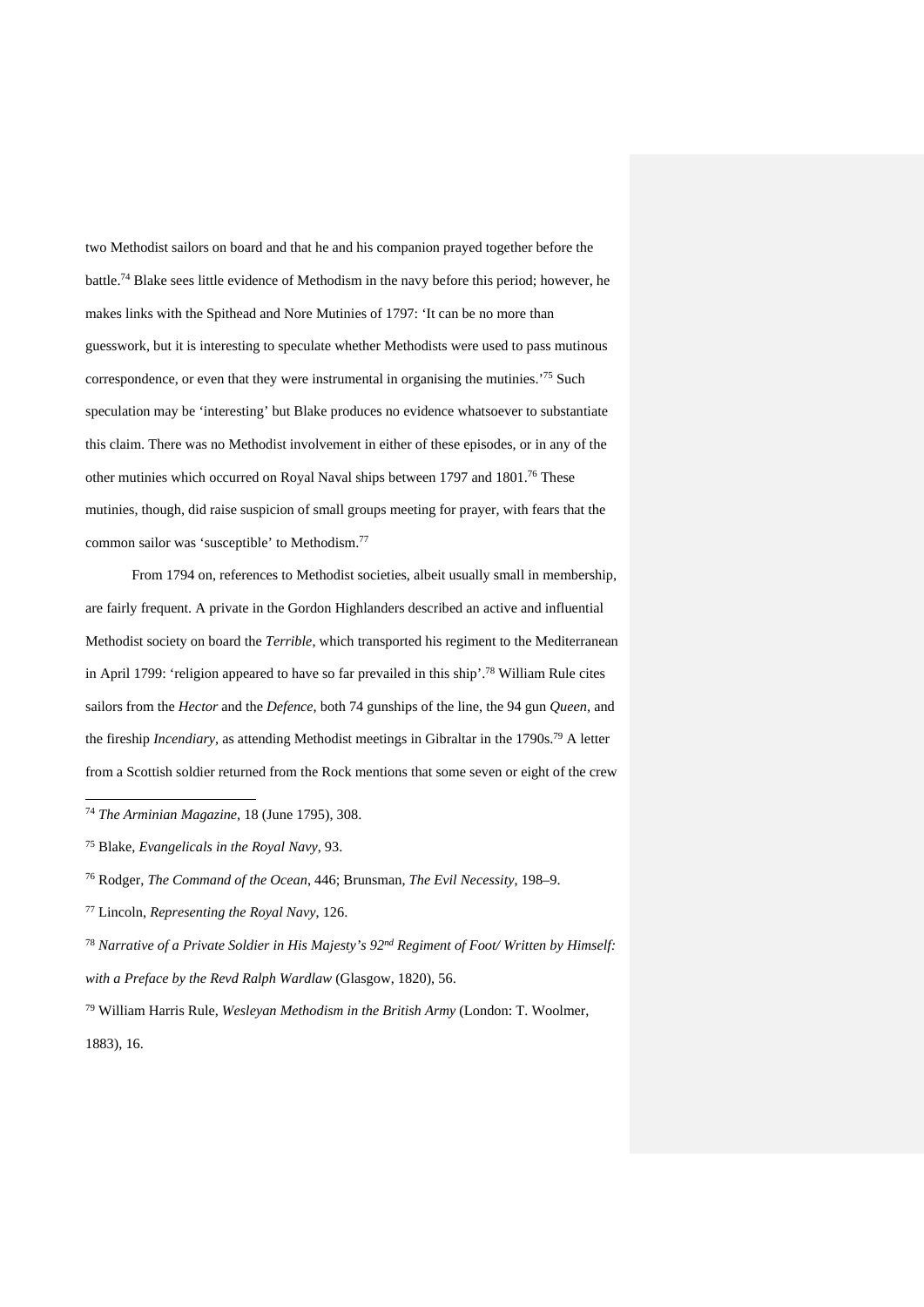of the frigate *Terpsichole* met on board 'as often as duty would permit to read and pray'. The little Methodist society on this ship gave forty-six dollars of prize money to the steward of the newly-established chapel on Gibraltar.<sup>80</sup> Watkins is emphatic that there were Methodists at the Battle of Trafalgar. He quotes 'an early number of the Gentlemen's Magazine' regarding a Methodist cell on board *HMS Victory*:

The dogs were the best seamen on board. Every man *knew* his duty; and every man *did* his duty. They meet together and sing hymns and nobody dared to molest them. The commander would not have suffered it had they attempted it. They were allowed a mess to themselves, and never mixed with the other men.<sup>81</sup>

J. Glass, a sailor on-board *Le Tonant*, was present at Trafalgar. He wrote to the *Arminian Magazine* of the Methodists on the ship: 'We assembled together every night upon the main deck, where we join in praise and prayer to God . . . also scripture reading'. Before the battle, 'We were upward of twenty in number; one was killed of whose happiness we have not the least doubt. One we left at Gibraltar in a prize, and some have become weary in well doing.'<sup>82</sup> H. Roberts was a sail maker who served on the same vessel. The following year he stated that the Methodist society on board now numbered thirty men.<sup>83</sup> A sailor, 'E. P.', on board the *Dreadnought*, wrote to the Arminian Magazine in 1810, the first letter that he had ever written, so he claimed. He had been converted by John Clark who also taught him to write.<sup>84</sup> Sailors from the *Coulaque* and the *Revenge*, in the same period, detail small but thriving Methodist classes on board their ships. They also name the *Caledonia*, the *Royal George*, the

1

<sup>83</sup> *The Methodist Magazine*, 30 (April 1807), 187.

<sup>80</sup> *The Methodist Magazine*, 25 (June 1802), 327.

<sup>81</sup> Watkins, *Soldiers and Preachers Too*, 50.

<sup>82</sup> *The Methodist Magazine*, 29 (April 1806), 330.

<sup>84</sup> *The Methodist Magazine*, 33 (June 1810), 244–5.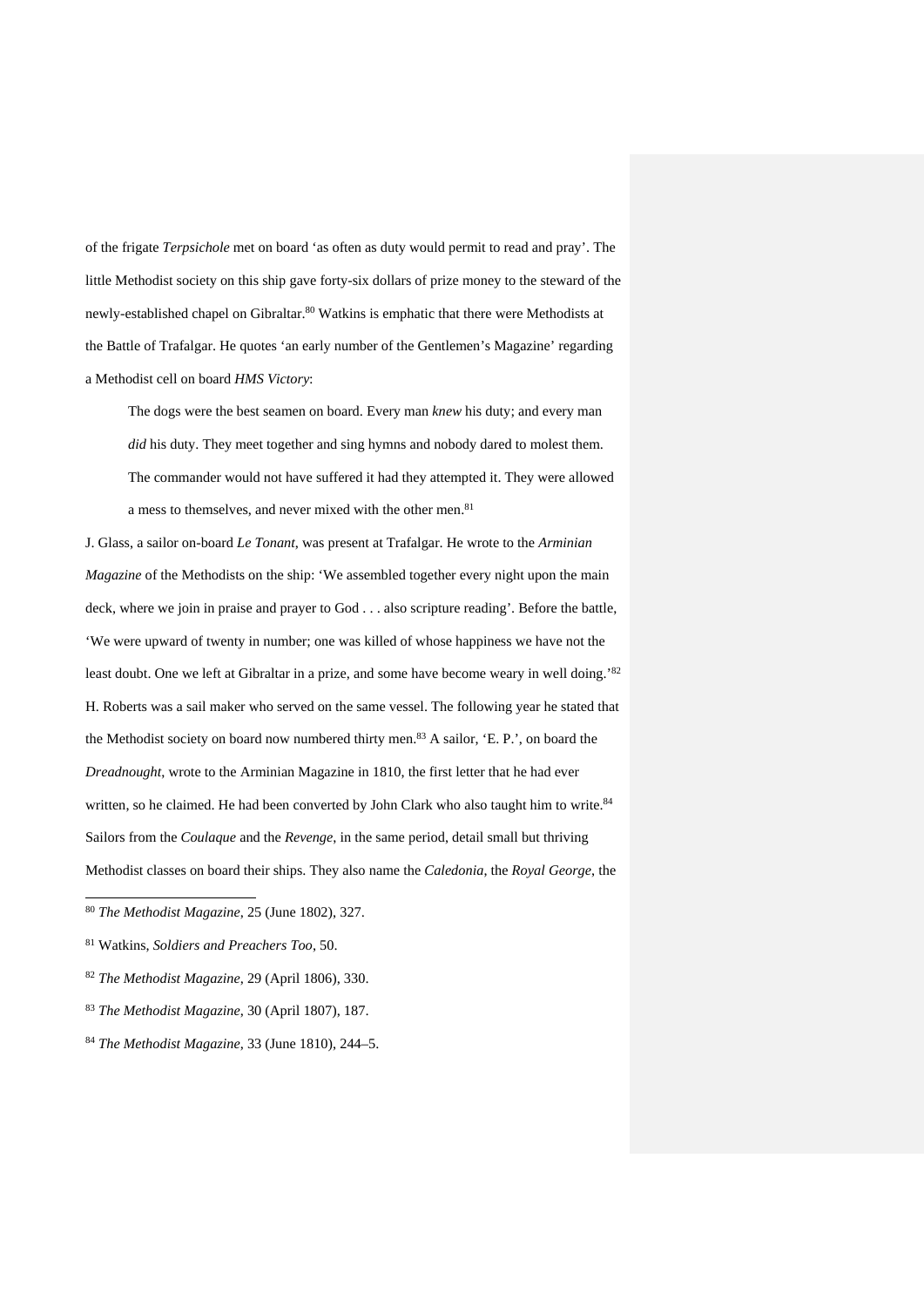*Prince of Wales*, the *Armado*, and the *Berwick*, as ships with Methodist societies ranging in size from eight to sixty men.<sup>85</sup> An extract from a letter published in November 1814 written by James Ashford, a sailor on board the *Repulse*, describes a 'little flock' aboard of between thirty and forty, and also reports societies on board the *Caledonia*, the *Royal George* and the *Hibernia*, and 'other ships in the Mediterranean fleet'.<sup>86</sup>

Letters published in the Methodist press refer specifically to societies on nineteen named ships during the Revolutionary and Napoleonic Wars. By 1815, there was, Kverndal concludes, 'genuine organised Methodism' on nearly 100 ships of war, more than a quarter of the navy's strength. $87$  The Royal Navy numbered 140,000 men at the peak of its strength in 1814. If Methodist societies, of perhaps an average of 25 men, existed on each of 100 ships as Kverndal suggests, that would give a figure of approximately 2500, or 2% of men in the service. This figure is no more than a very rough estimate; an accurate calculation would be impossible. The 1811 Census recorded the population of England, Ireland, Scotland, and Wales as 18,044,000. There were 181,200 Methodist members recorded in the same year with possibly twice as many adherents.<sup>88</sup> The proportion of Methodists in the Royal Navy, therefore, seems to broadly mirror civilian society.

One of the particular problems with the study of Methodism in the navy is that the term 'Methodist' was used both very loosely and as a pejorative term. The label was applied to any man of a spiritual, especially evangelical, disposition who openly attested to his beliefs on board. The varied uses of the term 'Methodist' in the Royal Navy are attested to by the former marine officer, Richard Marks, who wrote: '"Methodists" (was) a term which in their

1

<sup>88</sup> G. M. Ditchfield, *The Evangelical Revival* (London: Routledge, 2003), 83.

**Commented [GH7]:** Is the page number correct in the footnote? Compare to the page number from the same volur in the previous footnote.

**Commented [AP8R7]:** Number is wrong. Should read 877

<sup>85</sup> *The Methodist Magazine*, 37 (June 1814), 471–2.

<sup>86</sup> *The Methodist Magazine*, 37 (November 1814), 877

<sup>87</sup> Kverndal, *Seamen's Missions*, 109.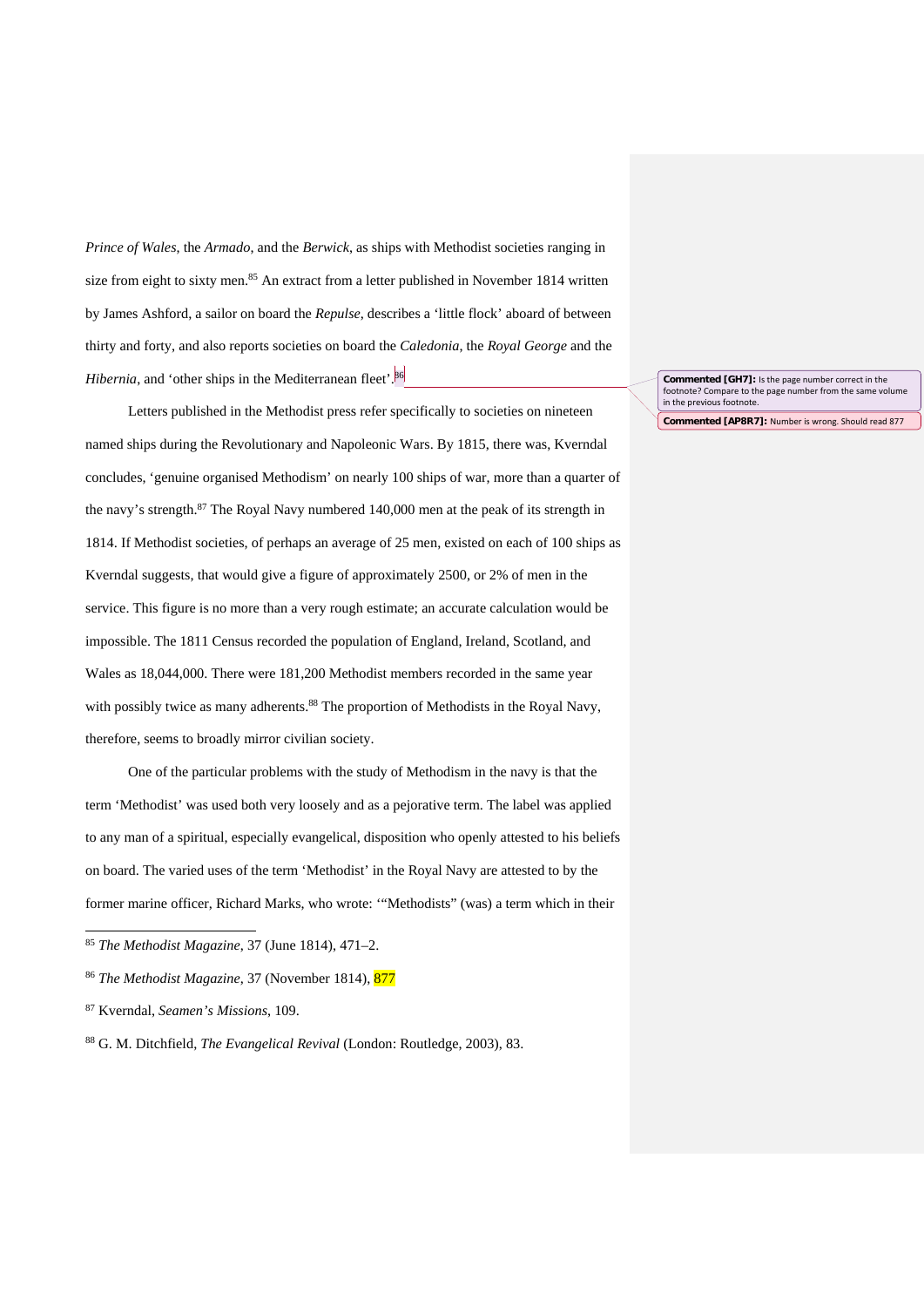vocabulary, comprised of individuals of all sects, parties, ranks and ages who feared God and endeavoured to work righteously.' Even his fellow officers, said Marks, 'knew not the meaning of the word'. <sup>89</sup> Atkins saw 'Methodism' as a very broad label in the navy and also an insult.90 It was certainly an imprecise term in the Royal Navy during this period as indeed it was more generally during the movement's first  $75$  years.<sup>91</sup> One must, therefore, differentiate Methodism as a broad, generic, and depreciatory term, from those sailors who formed societies on board ship and informed the wider movement of their 'heart religion' through, for example, letters written to *the Arminian* and *Methodist Magazines*.

The growing acceptance of collective and individual spiritual observance on board was separated by rank. Those officers attracted by evangelicalism promoted a climate on their ships whereby their men could express their piety through adherence to Methodism. Evangelical officers, 'Blue Lights', were firmly differentiated by Blake, from Methodist other ranks, 'Psalm Singers'.<sup>92</sup> Some pious officers believed that their men's souls and morality would benefit from regular Anglican observance and access to scripture. Both status and inclination, however, barred them from joining their men in societies of believers.

Methodist activity was particularly strong amongst naval prisoners of war during the Napoleonic period. Blake saw different group dynamics and discipline in the French prison

<sup>89</sup> [Richard Marks] ('Aliquis'), *The Retrospect: Or Review of Providential Mercies with Anecdotes of Various Characters, and an Address to Naval Officers* (London: J. Nisbet, 1820), 81–2.

<sup>90</sup> Atkins, 'Religion, Politics and Patronage', 274–5.

1

<sup>91</sup> William Gibson, 'The Complexity of Methodism', in William Gibson, Peter Forsaith, and Martin Wellings, eds, *The Ashgate Research Companion to World Methodism* (Farnham: Ashgate, 2013), 1.

<sup>92</sup> Blake, *Evangelicals in the Royal Navy*, 2, 31.

**Commented [GH9]:** Should there be a page number in the footnote? **Commented [AP10R9]:** Yes. Pages 2, 31.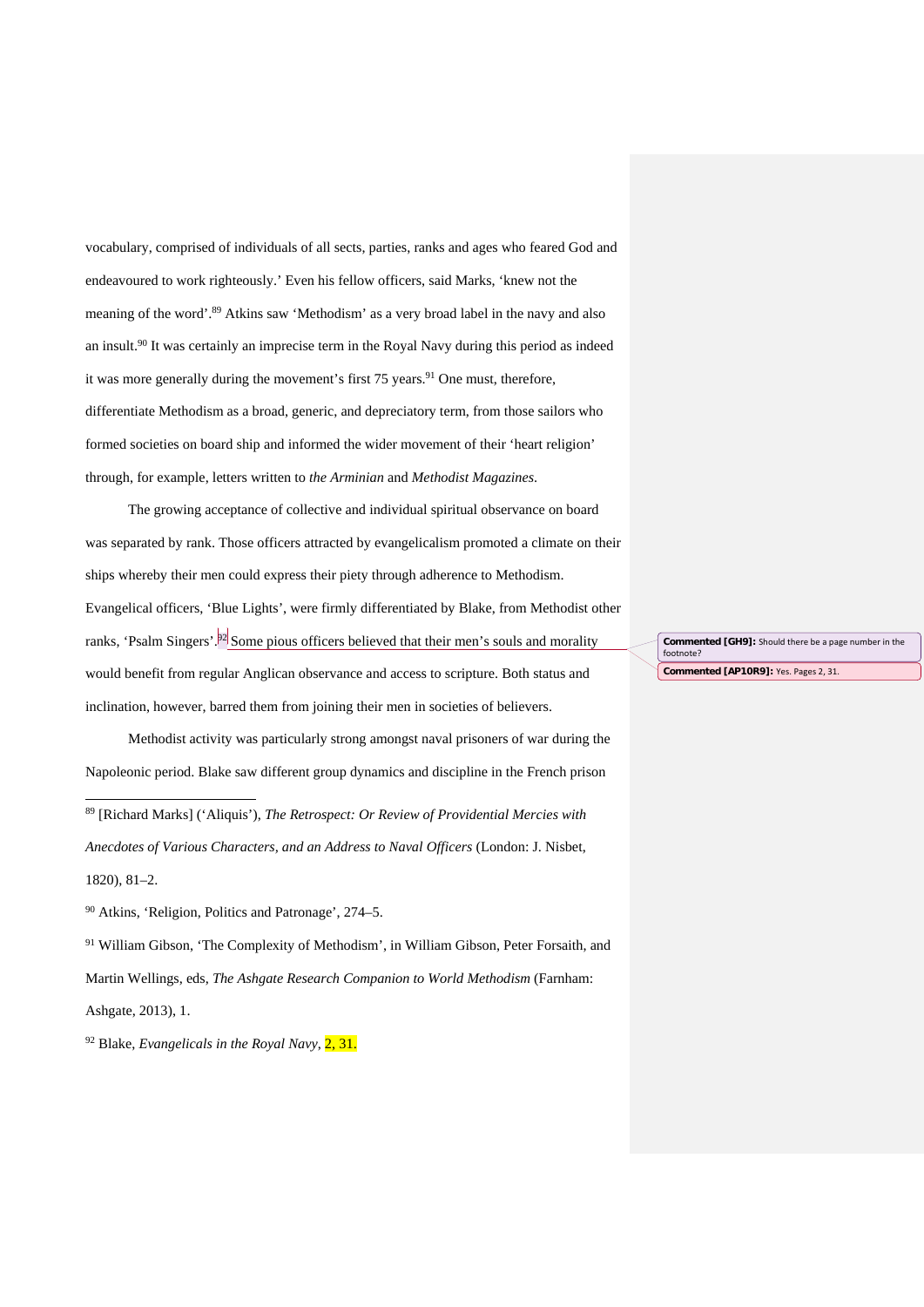fortresses from those of a man-of-war. There were cells at Givet in 1805 and also at Cambrai, where Jeremiah Taylor led a society of over forty, with up to seventy prisoners attending meetings twice a day for prayer and hymn singing. Taylor was aware of similar groups meeting at Valenciennes, Verdun, and Longwy.93 Bo' sun Smith claimed that almost 800 men converted during this period and Kverndal believes that the men who served a spiritual apprenticeship in these French prisoner of war fortresses, later led the 1816 Thames Revival amongst merchant mariners.<sup>94</sup> The separation of officers and men created an environment in which Methodism flourished. Such evidence suggests that Methodism in the navy thrived in the absence of the influence of officers rather than as a direct result of their religious influence.

Hymn singing was an important expression of Methodist belief and method of its transmission. Hymns were clearly of significance for Methodist sailors. J. Glass described nightly hymn singing on board the *Tonant* before the Battle of Trafalgar.<sup>95</sup> Such was the importance attached to Wesley's *Hymns for the Use of the People Called Methodists* that those sailors, incarcerated in French prisons during the Napoleonic War, copied it out by hand in order that the hymns could be sung at their services.<sup>96</sup>

Reactions to Methodism in the navy can broadly be said to have mirrored those seen in the army. Methodism on board ship had the potential to be seen as divisive, puritanical, exclusive, and censorious. The promotion of sobriety, honesty, charity, reliability, and duty, however, endeared Methodist sailors to officers. Their steadiness gave opportunities for

<sup>93</sup> Blake, *Evangelicals in the Royal Navy*, 243.

<sup>94</sup> Smith, *Smith's Tracts*, 69–70; Kverndal, *Seamen's Missions*, 111.

<sup>95</sup> *The Methodist Magazine*, 29 (July 1806), 330.

<sup>96</sup> Kverndal, *Seamen's Missions*, 111.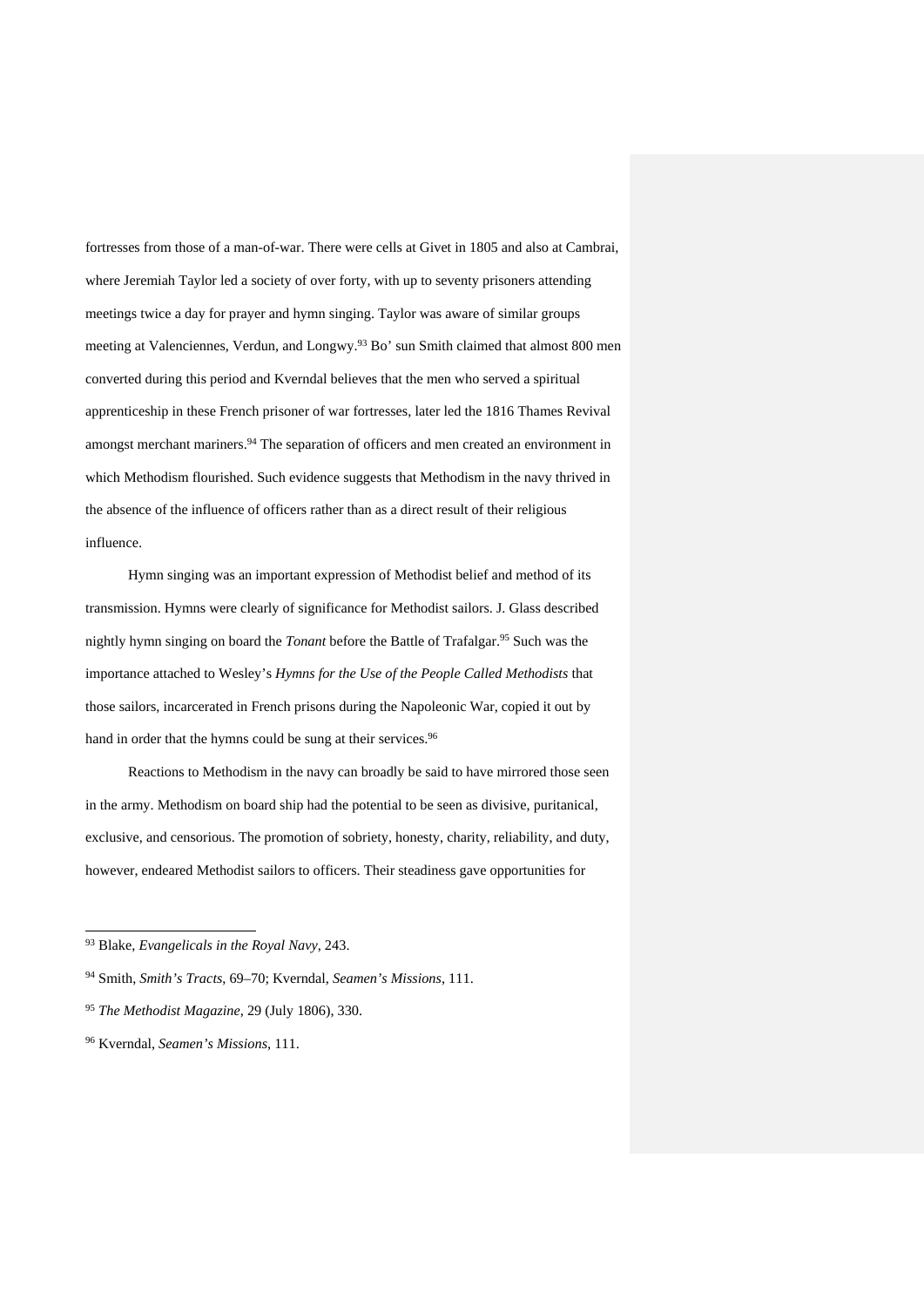promotion within the Royal Navy; this was especially so during wartime.<sup>97</sup> When opposition occurred, it took the form of mockery rather than violence. Bo' sun Smith described verbal abuse directed at the religious mob, the sanctified sect, the psalm-singing Methodist club. He also gave an example of opponents who sent a number of prostitutes on board ship to break up a Methodist meeting.98 A caricature, *The Sailor and the Field Preacher*, published by Rudolph Ackerman in 1805, derides the influence of Methodism. The preacher, clearly both effete and Methodist, surrounded by apparently attentive listeners, proclaims: 'I hear a voice from Heaven!' Sturdy Jack Tar, who has clearly been busy with a blowzy woman on some higher ground nearby, replies: 'Come – Come – none of your fore castle gammon with me you Swab – have I not been aloft this half hour and if so be any orders of that kind come – down – don't you think I should have heard them first.<sup>'99</sup> 'Psalm Singer', wrote Lieutenant Richard Marks, was 'a term of derision and contempt, among common seamen'.<sup>100</sup> 'Wingers' was a description applied because small societies met, sometimes behind canvas screens erected for privacy, in the wings of the ship; the label 'stigmatized' Methodist sailors, according to Marks.101 John Hubbock, who organized a Methodist society on *HMS Elizabeth*, was threatened with flogging for seditious assembly but the threat was not carried out.<sup>102</sup> When John Owen became Chaplain General of the Royal Navy in 1812, in addition to

<sup>97</sup> Brunsman, *The Evil Necessity*, 166.

<sup>98</sup> Blake, *Evangelicals in the Royal Navy*, 237.

 $99$  Rudolph Ackermann, 'The Sailor, and the Field Preacher', The National Maritime Museum, PAF3796.

<sup>100</sup> [Marks] ('Aliquis'), *The Retrospect*, 79.

<sup>101</sup> Ibid. 82.

<sup>102</sup> Kverndal, *Seamen's Missions*, 109.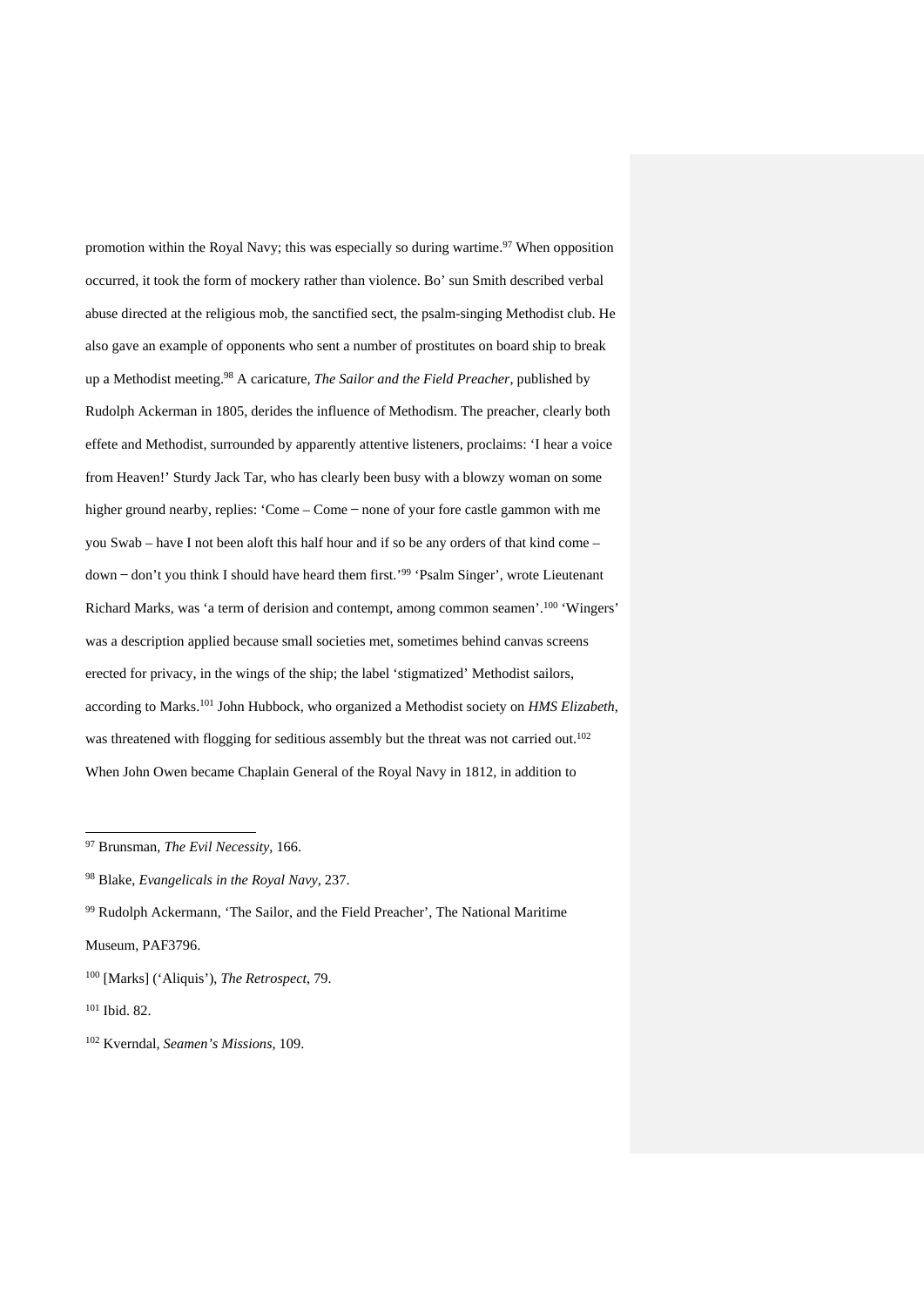holding that role in the army, he was concerned by the growth of Methodism in the fleet.<sup>103</sup> Both Bo' sun Smith and Lieutenant Richard Marks describe opposition to Methodism in the navy declining during the Revolutionary and Napoleonic Wars, as evidenced by the notable increase in societies meeting by the end of the period.104

The leadership of what were often very fragile and transient cells was crucial in determining their endurance and success. Where strong lay leadership existed, such as that provided by sail maker H. Roberts on the *Tonant*, Methodism flourished. In a movement where lay preaching was such a vital element, it is perhaps self-evident that this was the case. There is very little evidence of any connexional organization or planning in the spread of Methodism in either the army or the navy. With the notable exception of the NMBS, there is no evident structure to its mission to the armed forces. Minutes of Conference from 1744 to 1815 do not record the dispatch of preachers to garrisons, ports, or on campaign. What is most striking about the records of Methodist Conference in this period is the complete absence of references to mission to soldiers and sailors. There is not one single mention of the armed forces either during John Wesley's lifetime, or in the period up to 1815.105

The first ordained minister to be posted to a military base was sent to Gibraltar in 1804; however, this was to a flourishing congregation of civilians, in addition to soldiers and sailors, and this is the only example during the first seventy-five years of Methodism.106 There is no suggestion that the stationing of Revd James McMullen on the island was, in any

.

<sup>105</sup> *Minutes of the Methodist Conferences From The First, Held in London By the Late Revd John Wesley A. M. In The Year 1744*, vols 1–72 (London: Butterworth, Baines and Hamilton,  $1744 - 1815$ .

<sup>106</sup> Rule, *Wesleyan Methodism in the British Army*, 20.

<sup>103</sup> Ibid. 109.

<sup>104</sup> Blake, *Evangelicals in the Royal Navy*, 232–5.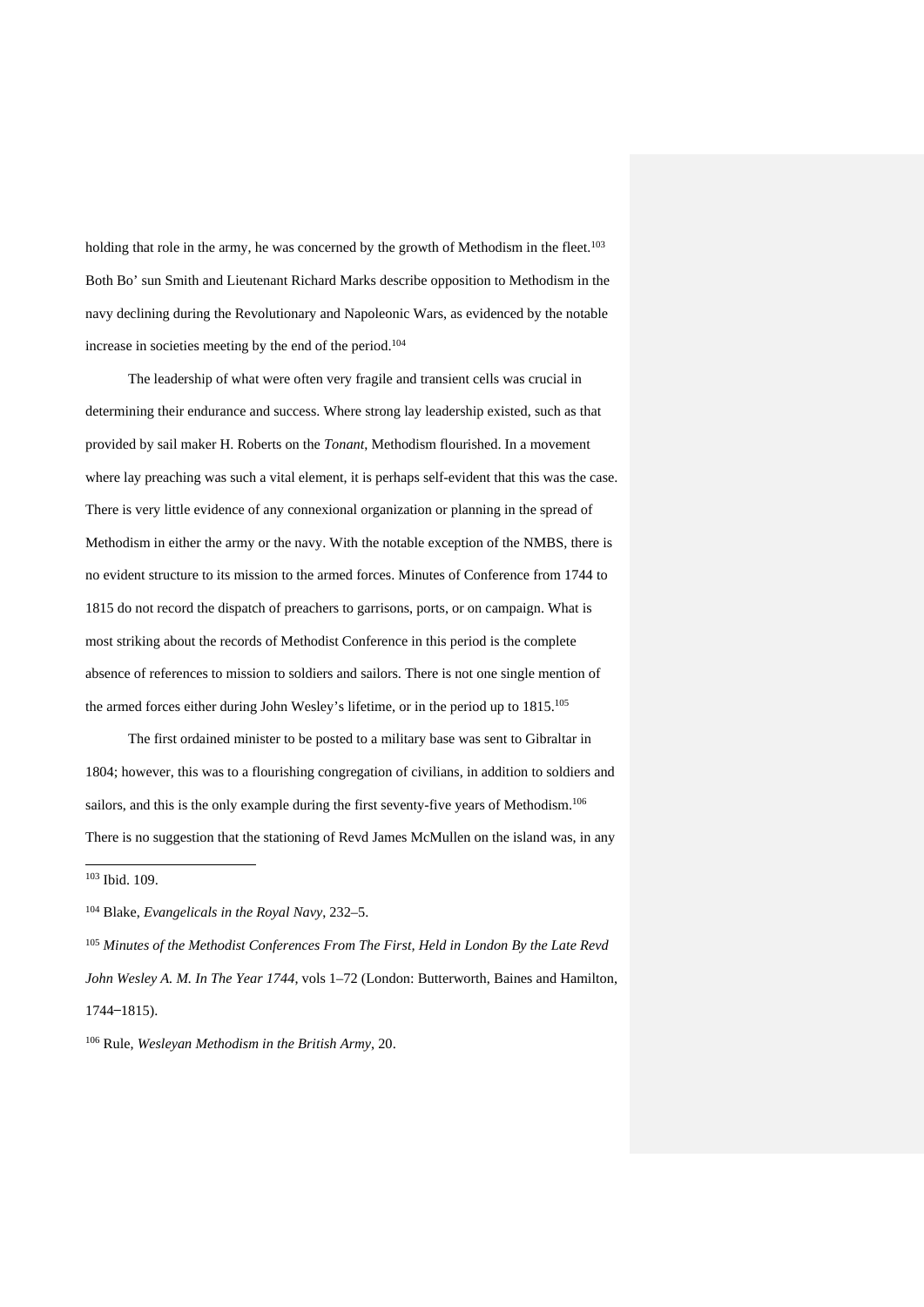sense, a military mission. By 1814 Methodist missionaries had been dispatched to several Caribbean islands, Ceylon, the Cape of Good Hope, Nova Scotia, Newfoundland, New South Wales, Sierra Leone, and in addition, in greatest numbers, to Ireland. In that year, 56 preachers were sent by Conference on mission, but not one with a specific brief for ministry to the armed forces.107 Before the outbreak of the Crimean War there is very little evidence of any connexional engagement with Britain's armed forces. In spite of the evidence of considerable Methodist presence in the army and the navy, such mission that did occur was completely ad hoc.

The influence of Methodist sailors on their comrades was diffuse; Kverndal, however, traces a strong link between Methodism in the navy in this period and the later development of seamen's missions: 'Methodism's cell-group system produced the blueprint for the Bethel Movement that gave birth to the Seafarers Mission Movement.'<sup>108</sup> Bo' sun Smith, founder of that Seafarers Mission Movement, acknowledged the debt to Methodism: 'It is notorious that it began, as most good things that require active zeal do, among the Wesleyan Methodists . . . God was pleased to honour the denomination to start this great work.' 109

#### **Conclusion**

1

By 1815 Methodism had gained a presence amongst the common sailors of the Royal Navy; this certainly bears comparison with the army and British society as a whole. In sharp contrast to the army during the same period, there is very little evidence of any Methodist

<sup>108</sup> Roald Kverndal, *The Way of the Sea: the Changing Shape of Mission in the Seafaring World* (Pasadena, CA: William Carey Publications, 2008), 16. <sup>109</sup> Ibid. 20.

<sup>107</sup> *Minutes of the Methodist Conferences*, vol. 71 (1814).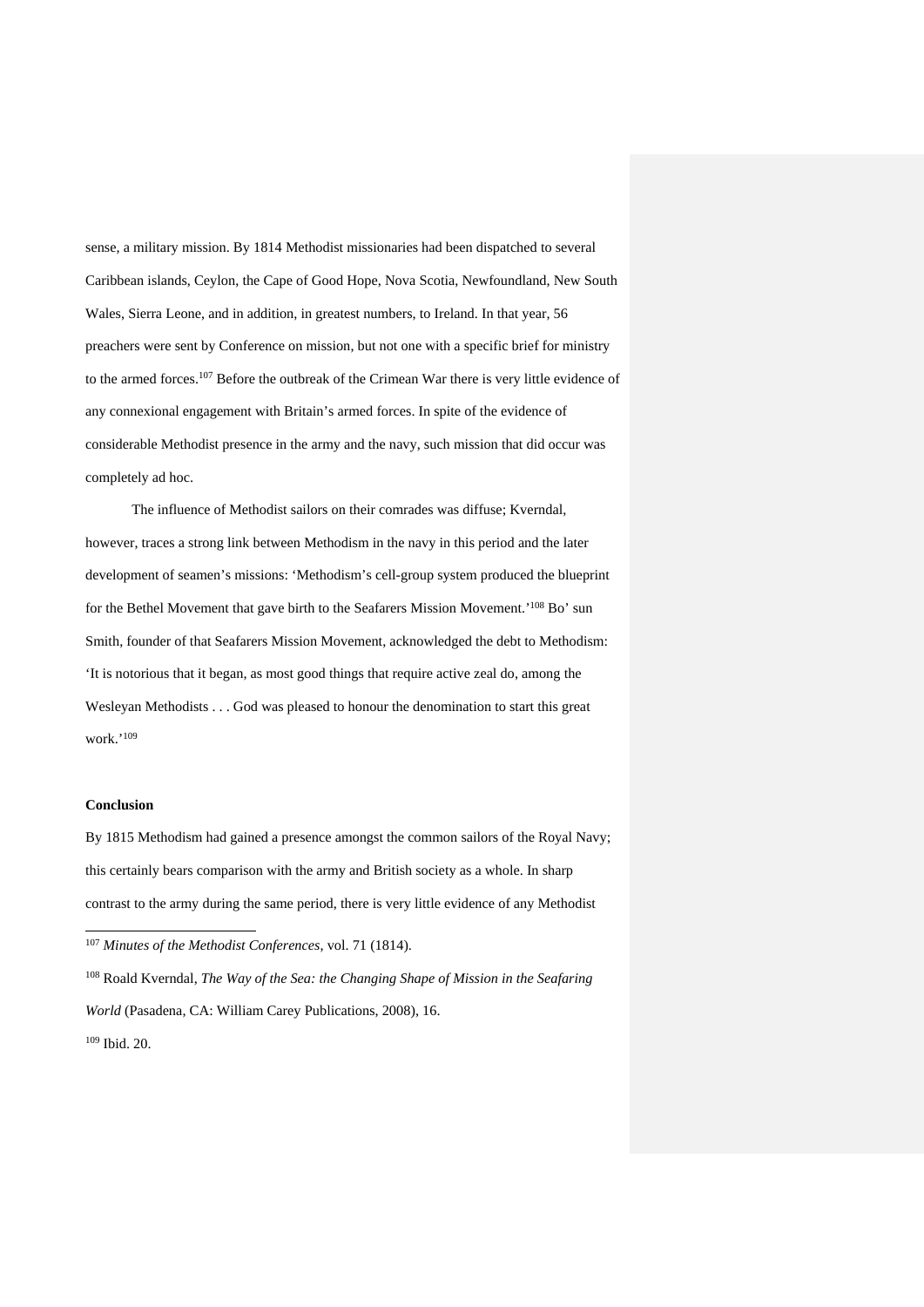activity in the Royal Navy before the outbreak of the war with Revolutionary France. The navy appears to have been more resistant than the army to Methodist inroads before 1793, largely due to the irreligious climate amongst sailors and the woefully poor spiritual provision made for them. There is ample material, however, to conclude that Methodist influence in the Royal Navy, though it occurred later, became very significant during the period from 1793 to 1815. The outbreak of war with Revolutionary and Napoleonic France saw a growth of evangelicalism aboard and a growing interest in sailors' souls. Due, in part, to this impetus, Methodism gained a foothold in the navy between 1793 and 1802. There was a small, but growing, number of Methodist common sailors during the Revolutionary Wars. After the resumption of war in 1803, the movement's influence in the fleet increased to the point where there had developed a flourishing Methodist subculture in the Royal Navy. Methodism in Britain's navy, which was first established in this period, was to persist throughout the nineteenth century and beyond. That presence deserves recognition in both the history of Methodism and that of the Royal Navy.

Why did Methodism take hold in the Royal Navy between 1793 and 1815 when it appears to have been largely absent beforehand? The navy of the Revolutionary and Napoleonic era was both much larger and, consequently, more representative of civilian society, including in its denominational diversity, than had hitherto been the case. The navy became far less of a closed world and more open to external influences. Impressment, used very extensively during these wars, resulted in the recruitment of a broader range of men. There was much more interchange with civilian society than had previously occurred; this was especially the case during The Peace of Amiens (1802–3). Although there is some evidence of the spread of Methodism presence amongst the men of the navy from 1793 to 1802, there is far more source material dating from the period 1803 to 1815. In the absence of any coordinated connexional ministry to sailors, it was the influence of individual sailors on